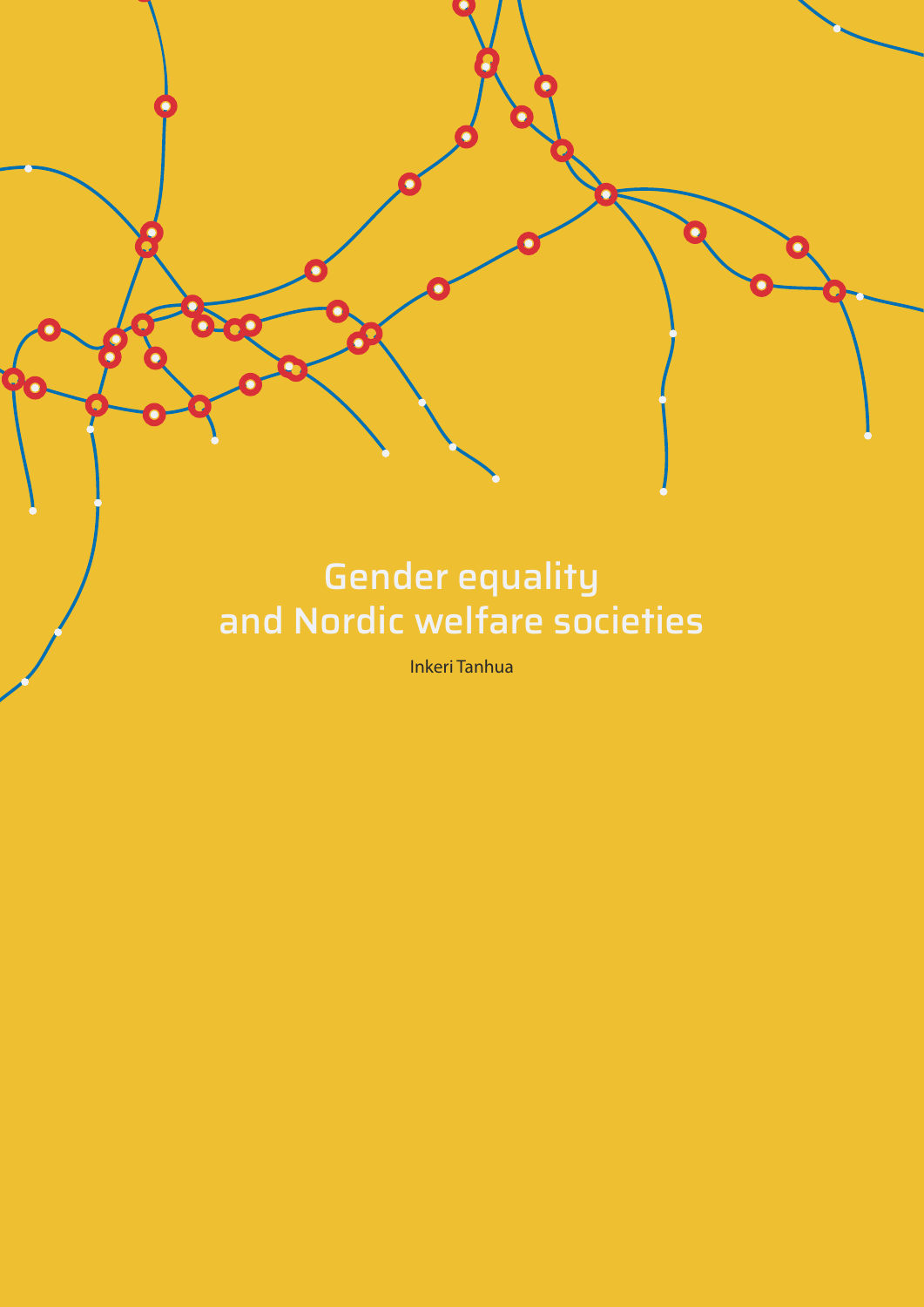

#### **Contents**

Gender equality and Nordic welfare societies

| Strengths and weaknesses of the Nordic welfare model |  |
|------------------------------------------------------|--|
|                                                      |  |
|                                                      |  |
|                                                      |  |
|                                                      |  |
|                                                      |  |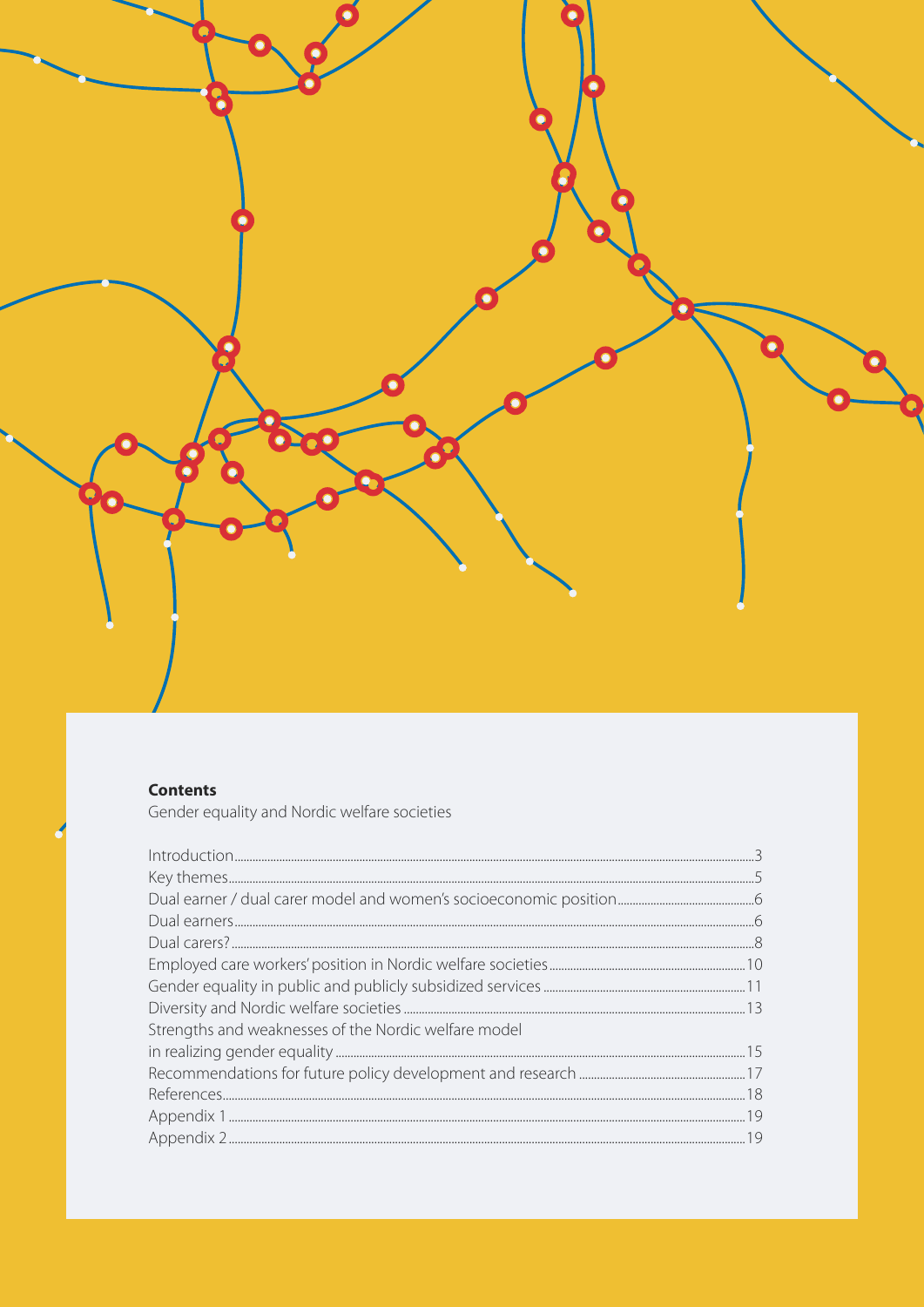#### **Introduction**

Is the Nordic welfare model gender equal or not? What kind of new challenges do the changes in the Nordic welfare policies and operating environment cause from the gender equality perspective? This essay aims to answer those questions, and provides an analysis of the current strengths, weaknesses and challenges that Nordic societies face in realizing gender equality. The essay is based on recent Nordic literature on gender equality and welfare society (see Appendix 1) and the analysis draws also on interviews with a few researchers and other experts (see Appendix 2).

#### The essay is produced within the framework of the Nordic priority project ["Norden 2020"](http://stm.fi/en/nordic-cooperation/an-open-and-innovative-nordic-region-with-healthy-people-2020) - An Open and Innovative Nordic Region with Healthy People in 2020 - Equal Opportunities for Welfare, Culture, Education and Work.

Gender equality of the Nordic welfare model has been a widely debated issue, although the mainstream literature on comparative analysis of welfare models does not adequately cover gendered aspects (Orloff, 2009). Some feminist authors have claimed that the Nordic welfare society is a woman's best friend, while others have been critical of this view. One of the best-known authors supporting the claim of woman-friendliness is Helga Hernes, a Norwegian researcher and politician. In 1987, she wrote a book called Welfare State and Woman Power: Essays in State Feminism (Hernes, 1987) in which she argued that welfare states bring women's social status closer to that of men. However, this claim was soon heavily criticized. One of the early critics was a Swedish researcher, Yvonne Hirdman. In 1988, Hirdman argued that even in the welfare state, there is a gender system which operates through gender segregation and hierarchy, leaving women's position always lower than that of men (Hirdman, 1988). Both authors have had a significant influence on scholarly and political debates, particularly in Norway and Sweden (Borchorst, 2012). The debate on these two theories is meaningful even today.

Hernes' and Hirdman's legacy has been passed on and continued by Finnish researchers in books such as Hyvinvointivaltio käännekohdassa (Welfare state at a turning point) (Julkunen, 1992) and Women and the welfare state (Anttonen et al., 1994). However, the discussion has not included a similar strong debate on opposing theories as the discussions in Sweden and Norway. For instance, Anttonen stresses that Hernes' woman-friendly welfare society is an ideal, and then continues by analyzing both the positive and negative aspects of welfare societies on gender equality (Anttonen, 1994). Similarities of these

Nordic discussions are the focus on care responsibilities, gendered power, structures of the welfare society, and women's position both at home, in the labour market, and as a political and public actor.

After three decades since Hernes' and Hirdman's powerful argumentations, gender equality of Nordic welfare societies is still a hot topic. One of the main gender equality weaknesses of the Nordic welfare societies is the high level of gender segregation in labour markets. The public sector employs women to work in kindergartens, schools, school kitchens and nursing homes. Consequently, women earn less than if they worked for instance in the private industries. The high gender pay gap is considered as one of the problems of the Nordic welfare states. This phenomenon of high labour market segregation in welfare societies is sometimes called a "welfare state paradox" (Ellingsæter, 2013). In order to overcome this inequality, the Nordic welfare states should either succeed in mitigating gender segregation or value care workers' professions more. Ideally, the Nordic countries should aim to accomplish both goals.

The ideal of the Nordic welfare model has been to encourage a dual-earner / dual-carer model. The Nordic countries have been successful particularly in increasing women's employment rates in all socioeconomic classes. However, the rate of women's employment is still lower than that of men's and women's terms of employment are, on average, not as good as men's. In addition, women still shoulder more unpaid or modestly paid care responsibilities in the Nordic countries. Because socioeconomic position depends heavily on individual income and income related benefits, women's socioeconomic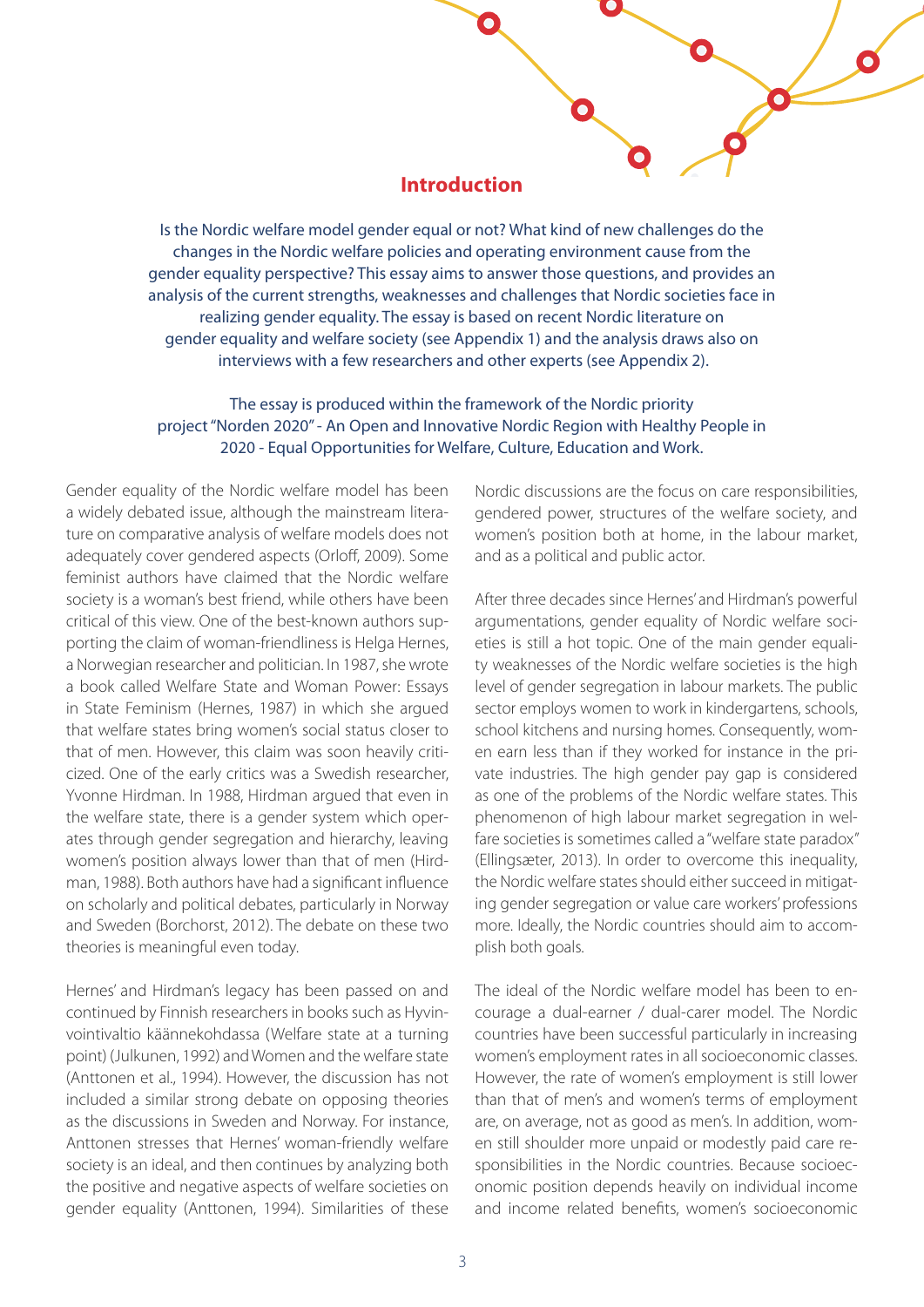position is, on average, lower than men's in the Nordic countries.

Recent changes in political ideologies and in the nature of work pose also new challenges for achieving gender equality. For instance, since the 1990s employment has not been as secure as it used to be. Particularly women work on fixed-term contracts. New technologies have also changed the working environment allowing work from home with different devices and work can thus spill over into family life. Society has also shifted towards the 24/7 model, meaning that many businesses face the pressure of being available all the time. Correspondingly, employees with children would need flexible childcare services. In addition, while legislation aims to secure women's and parents' position in the labour market, entrepreneurs do not usually enjoy the same benefits as employed parents, and the emphasis on entrepreneurship in the Nordic welfare states has been criticized for this reason.

To summarize, the changing nature of work has gendered consequences because the changes have an impact on

the possibilities of reconciling work and care responsibilities.

One of the critical areas for realizing gender equality is in providing welfare services. One of the challenges in organizing services is to address the needs of different groups and particularly the needs of vulnerable groups. For instance, single parents are in a vulnerable position and aged widowed women face higher risks of poverty. Some groups of men are also in a vulnerable position. For instance, the decline of universal health care services particularly affects men in lower socioeconomic positions. Also, Nordic welfare states face a new challenge in meeting their residents' needs, which are broadened by diversity. For these reasons, it is crucial to discuss both diversity and the gendered impacts of welfare policies.

Next, I will introduce the key themes discussed in literature on gender equality in Nordic welfare societies. Then, I will continue discussing these themes and provide recommendations for future research and policy development.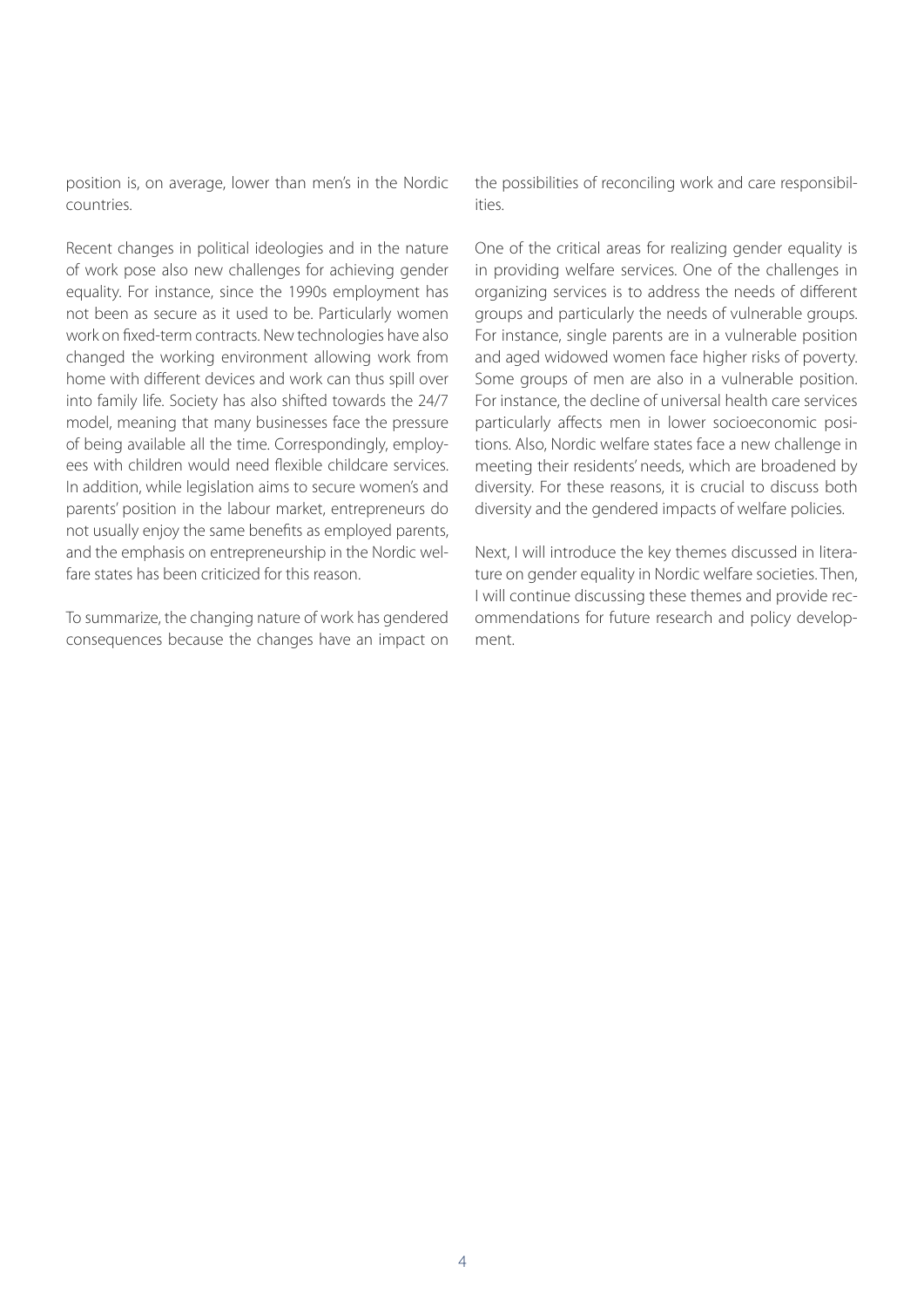#### **Key themes**

r

In comparison to classical writings on gender equality in Nordic welfare societies, the current key themes focus mainly on the same topics as the classical writings. For example, care responsibilities and gendered power are still at the core of research and researchers continue to debate over the achievement of gender equality in Nordic welfare societies. In addition to the old topics, current literature on gender and welfare societies discusses the new changes in the political environment and operating environment. Also, the focus on diversity is a stronger theme than before. In conclusion, current literature continues the discussion on gender equality in Nordic welfare societies and considers new changes in society.

#### **Recent literature on gender equality in Nordic welfare societies focuses on the following themes:**

- 1. The gendered share of care responsibilities at home
- 2. The position of employed care workers
- 3. Inequalities in Nordic welfare societies
- 4. New threats to gender equality

Researchers contributing to the first key theme, the gendered share of care responsibilities at home, discuss particularly parenting, difficulties in reconciling work and family, women's position at home and in the labour markets, and changing fatherhood (Backhans et al., 2011; Browne, 2013; Duvander and Ellingsæter, 2016; Ellingsæter, 2014; Eydal and Rostgaard, 2014; Neilson and Stanfors, 2014; Öun, 2012). It becomes evident that women still shoulder more care responsibilities than men in the Nordic countries. For this reason, universal care services, or lack of them, particularly affect women's position in society. The familiarization of care increases the amount of non-paid care work women do.

The second key theme, the position of employed care workers, includes research that focuses on the changes in care work and care workers' positions and terms of employment (Hirvonen, 2014). In Nordic welfare societies, labour markets are highly gender segregated because women are employed in different care work professions, such as practical nurses and kindergarten teachers. Thus, care workers' position and terms of employment is also a gender equality issue.

The third key theme is inequalities in Nordic welfare societies. Research challenges the abilities of achieving gender equality in the Nordic countries (Borchorst, 2012; Ellingsæter, 2013; Midtbøen and Teigen, 2014). For instance, high segregation of welfare states is discussed (Ellingsæter, 2013). In addition, researchers discuss the difficulties that Nordic welfare societies have with meeting the needs broadened by diversity (Anttonen et al., 2012; Ebot, 2014; Siim, 2013).

Fourth, current research discusses the changes that threaten the existence of the universal Nordic welfare society model and its ideals on gender equality (Ahl et al., 2016; Dahl, 2012; Eräranta and Kantola, 2016; Hirsto et al., 2014; Piovani and Aydiner-Avsar, 2015). There is, for instance, research on the neo-liberalism and technocraticism of public services. Neoliberal political ideologies and ways of working in the care sector can be seen as a threat to the appreciation of feminine values such as caring (Dahl, 2012). There is also research on the changing nature of work, and its effects on the possibilities of reconciling work and care responsibilities.

Next, I continue discussing the key themes in current literature in more detail. The first topic is the dual earner / dual carer model and its impacts on women's socioeconomic position in society. Second, I focus on the position of employed care workers. Third, I discuss gender equality in public and publicly subsidized welfare services. Fourth, diversity is discussed as a separate topic. At the end of the essay, I provide recommendations for future research and policy development.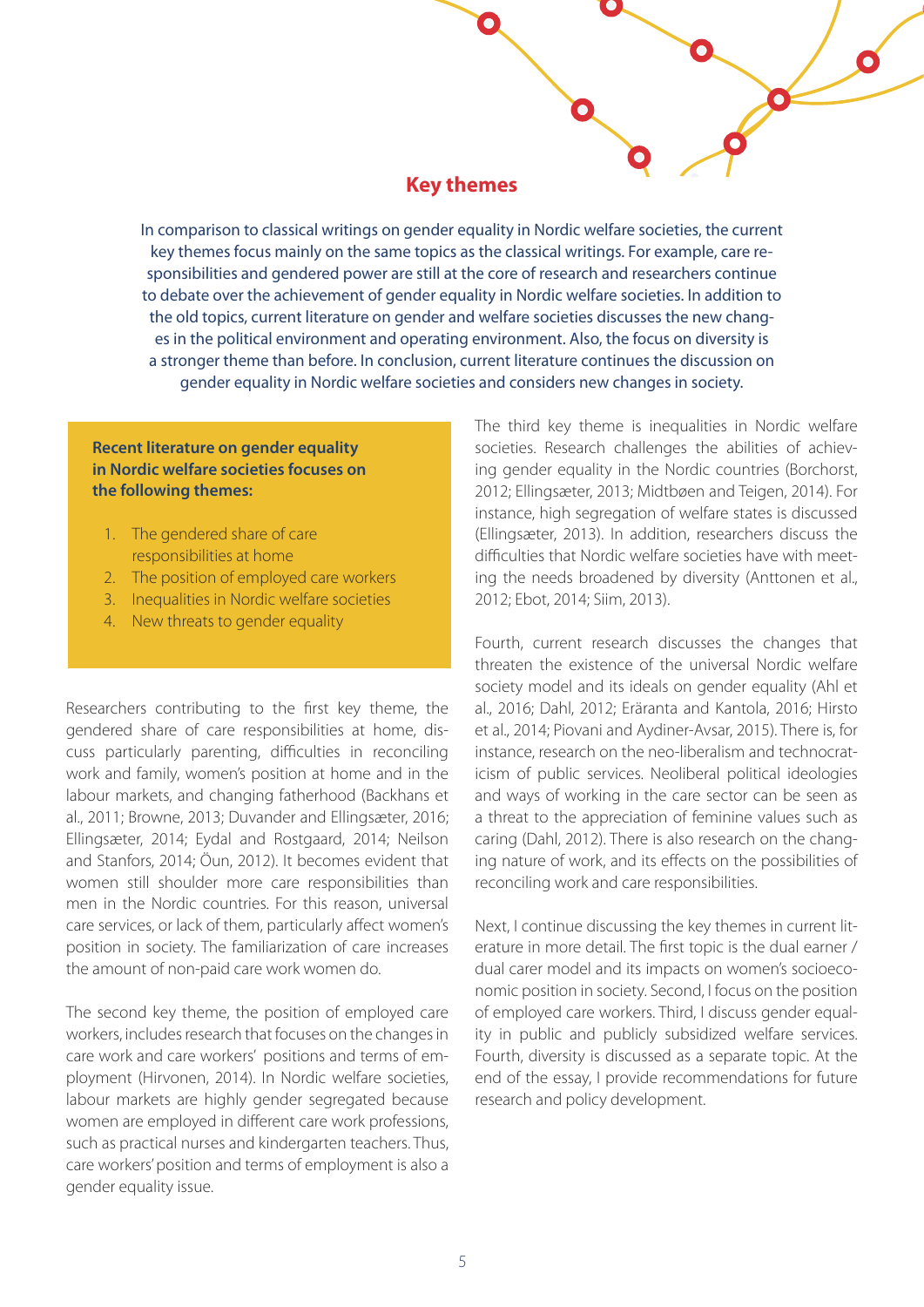

The Nordic welfare model emphasizes the ideal of the dual earner / dual carer model, which means that both women and men work outside the home and take care of the children at home. In the Nordic context, the dual earner model is encouraged through individual and strongly progressive income taxation, and legislation aiming to secure and ease the employment of parents. At the same time, families' care work is supported by

providing inexpensive publicly subsidised childcare for young children and free education for older children, including also meals. Policy changes in these areas affect realization of the dual earner / dual carer model in families. Next, I examine how the dual earner / dual carer model is achieved in the Nordic countries. I then analyse the differences in family policies between the Nordic countries.

### **Dual earners**

It can be argued that the dual earner side of the model is achieved rather well in the Nordic countries. Graph 1 shows women's employment rates in the Nordic countries. While women's employment rates are higher in all Nordic countries than in the OECD countries on average, which is below 58%, there are differences between the Nordic countries. For instance, Finnish women's employment rate is lower than the women's employment rate in the other Nordic countries, whereas Icelandic women's employment rate is higher than in the other Nordic countries. Although women's employment rates partly mirror the average employment rates in each country, this does not fully explain the differences. Why are Finnish women working less than women in the other Nordic countries? How are the Nordic countries supporting the dual earner / dual carer model?



Graph 1. Women's employment rates in the Nordic countries 2000–2016 (OECD, 2016a)

Regarding Finland, one explanation might be that women do not work part-time as often as in the other Nordic countries. In 2012, part-time employment as a percentage of women's total employment was only 19% in Finland compared to 46% in Iceland, 42% in Norway, 39% in Sweden and 36% in Denmark (Drange and Egeland, 2014). These differences might explain why Finnish women's employment rate is lower than that in the other Nordic countries. The Nordic states support part-time working to different extents. Increasing part-time work could have a positive effect on women's socioeconomic position: the possibility to work part-time can ease women's possibilities to both work and take care of their care responsibilities at the same time. Particularly well-paid part-time employment has a positive effect on women's position in the society. However, sometimes part-time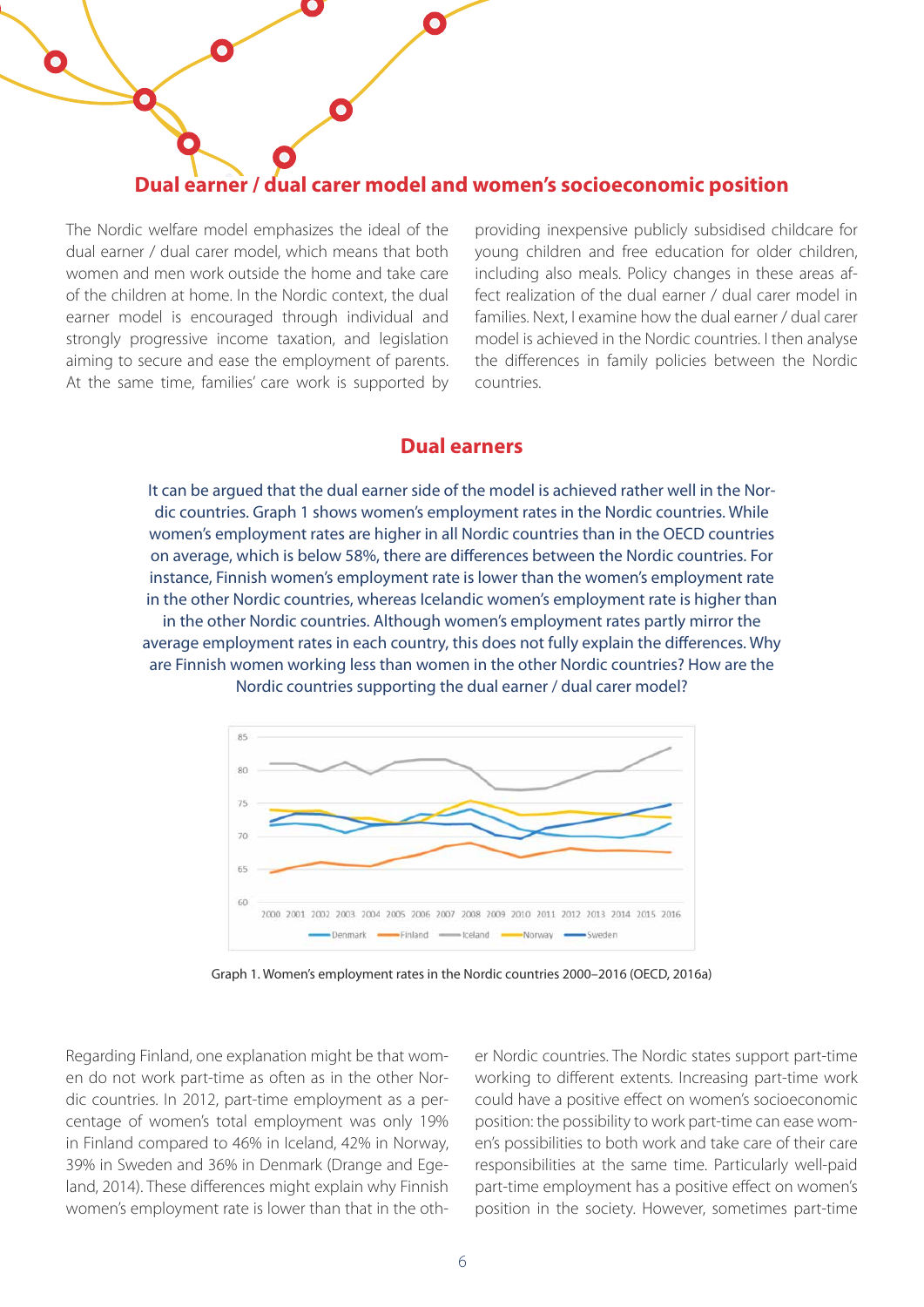work is not well-paid and does not include the same career possibilities as full-time work. In that case, part-time work can have also a negative effect on women's socioeconomic position.

That Iceland has the highest employment rate for women is partly explained by the fact that Iceland has the highest employment rate not only among the Nordic countries but in the whole of Europe, with a relatively small difference between men and women. An additional explanation might be the parental benefit system with the shortest parental leave when compared with the other Nordic countries. Further, Icelandic men are increasingly benefiting from parental leaves, leading in numbers of taking out days with daily cash benefits at childbirth and adoption.

Women's employment and particularly women's terms of employment are linked to discrimination of women in the labour markets. The Nordic model aims to secure the possibilities for women to both work and take care of their care responsibilities at home. While this has positive effects on women's employment rates, it can have both positive and negative effects on women's terms of employment. When employers expect women to shoulder more care responsibilities at home, women's negotiation power at work is lower than that of men's. These beliefs coupled with other gender beliefs disadvantage mothers in the labour market (Berggren and Lauster, 2014). Even childless women experience discrimination in recruitment because family matters are not discussed in job interviews. However, Berggren and Lauster (2014) argue that professional experience and credentials reduce discrimination. In their study of the Swedish labour market, they found that this is particularly true in the public sector and in certain professions, such as medicine (Berggren and Lauster, 2014). There are also practices that can decrease recruitment discrimination. For instance, the use of blind CVs, where names and gender are not disclosed in CVs.

While legislation aims to secure women's and parents' position in the labour market, entrepreneurs do not usually enjoy the same benefits as employed parents. For this reason, the emphasis on entrepreneurialism of the Nordic welfare states has also been criticized (Ahl et al., 2016). It is important to understand that many of the welfare benefits have been tight on employment. However, it is also possible to change the policies in order to better incorporate different situations.

The changing nature of work brings also new challenges for reconciling work and family. For instance, since the 1990s employment has not been as secure as it used to be. Particularly women work on fixed-term contracts. New technologies have also changed the working environment allowing work from home with different devices. Work can thus spill over into family life. On the other hand, possibilities for remote work can sometimes help in reconciling work and family. Society has also shifted towards the 24/7 model, meaning that many businesses face the pressure of being available all the time. Correspondingly, employees with children would need flexible childcare services. Thus, the changing operating environment creates challenges for policies and in reconciling work and family.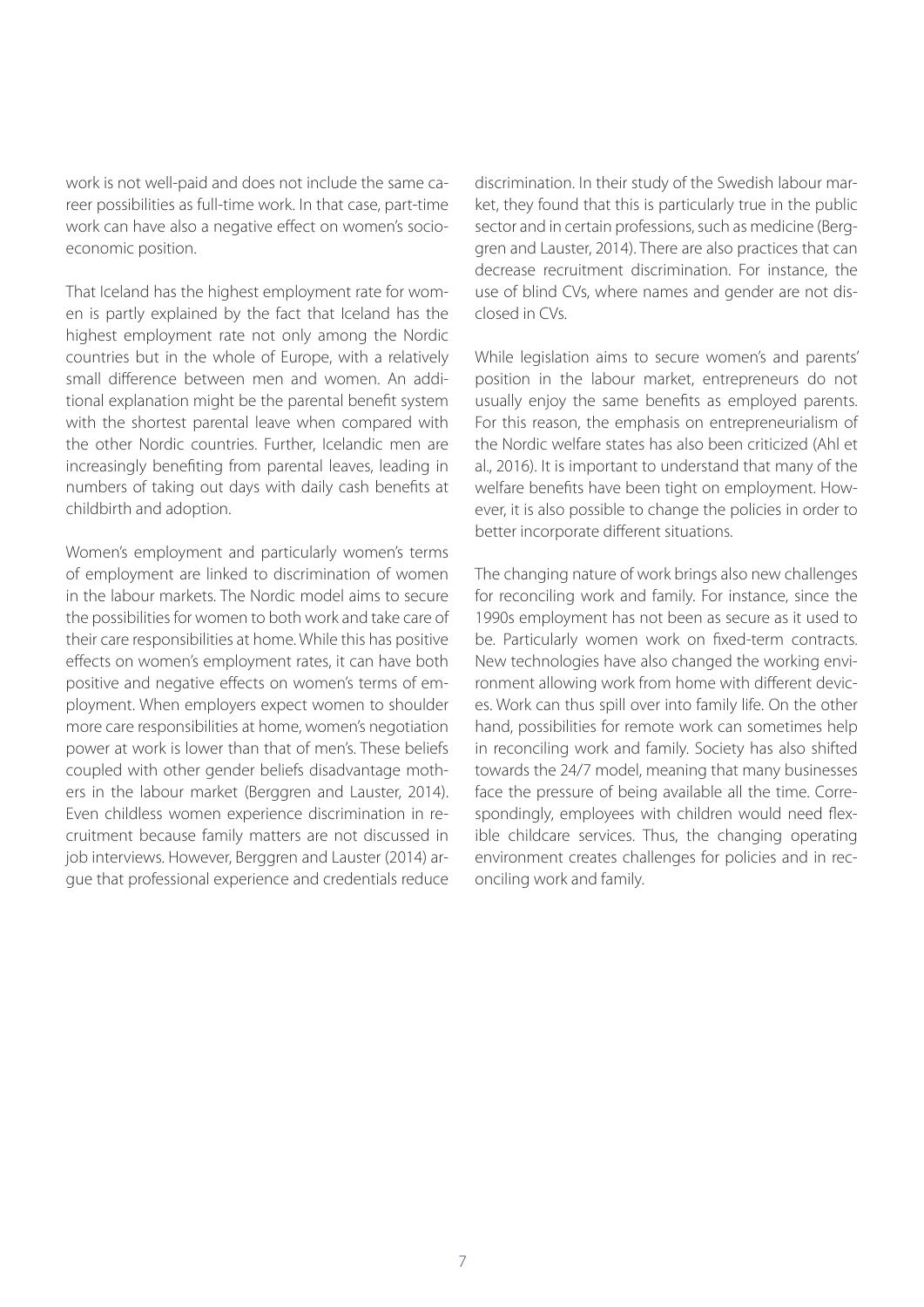#### **Dual carers?**

While the dual earner side of the dual earner / dual carer model is achieved rather well in the Nordic countries, the achievements in the dual carer side vary. For instance, there are major differences between the Nordic countries in the usage of parental leaves by mothers and fathers. In Iceland, Sweden and Norway fathers took over 40% of parental leaves in 2013. During the same year, fathers took under 30% of parental leaves in Denmark and under 20% of parental leaves in Finland. (OECD, 2016b) While parental leaves are an interesting case because of the differences between the Nordic countries, there are also many other care responsibilities, which are unevenly divided between men and women. For instance, women shoulder more responsibilities in taking care of the elderly, such as their ageing parents. In this essay, I focus on parenting because the literature review includes more studies on parenting.

The usage of parental leaves by fathers is strongly related to family policies. For example, before Iceland introduced the 3+3+3 parental leave model (3 months for mothers, 3 months for fathers, and 3 months can be shared) in 2000, only 3% of Icelandic fathers took parental leaves (Eydal and Gislason, 2014). Father's quotas are seen as a very positive policy in the Nordic countries because they have made it possible for fathers to stay at home with the children. Currently, when fathers shoulder their care responsibilities, they face different problems as parents than mothers do. For instance, in Denmark, fathers need to negotiate their parental leaves individually, while women can only announce when they take parental leaves. This means that fathers' entitlement to take parental leaves varies a lot between industries and workplaces. (Bloksgaard, 2014). Father's quotas have made fathers' parental leaves more accepted and reduced discrimination in Iceland, Sweden and Norway. However, men still face different kinds of expectations at work in comparison to women in the Nordic countries. For instance, it might be easier for a mother to take a day off in order to care for a sick child at home. In order to realize dual caring, men's possibilities in shouldering care responsibilities would need to be addressed.

 $\bullet$ 

Although caring can make life meaningful in many ways, the uneven share of care responsibilities has a negative effect on women's socioeconomic position. In addition to making dual caring possible, the Nordic countries provide childcare services for families. There are, however, also differences in the usage of childcare services in the Nordic countries. For instance, in Finland only 29% of 1-year old children were in publicly subsidized childcare in 2013, whereas the corresponding figures were 89% in

Denmark, 74% in Iceland, 69% in Norway and 51% in Sweden (Duvander and Ellingsæter, 2016). These differences can be caused by differences in the possibilities to work part-time. Also, the quality of childcare and parents' confidence in it can make a difference. On the other hand, in Sweden income-based parental leaves are more extensive and flexible than in the other Nordic countries, and can be used also when the child is more than 1-year old. In Finland, the parents of over 1-year old children cannot get income-based higher compensation but take care of children at home for a very low child home care allowance, which also does not contribute to their pensions. This is highly problematic because it lowers particularly Finnish mothers' socioeconomic position in society. However, the solution might not be that simple, because some women also take care of children at home because they do not have a workplace to which they could return.

In international literature, the situation in which both state and family are responsible for care is called defamiliarization of care responsibilities. In Nordic literature, the lost capacity to defamiliarize care responsibilities is seen as a threat to a universal Nordic welfare model (Eydal and Rostgaard, 2011; Lister, 2009; Rauch, 2007). For example, Eydal and Rostgaard (2011) argue that the recent introduction of cash-for-care schemes in the Nordic countries seems to go against the Nordic dual earner / dual carer model and ideals of gender equality, because these schemes support maternal care of children at home. Although Finland has a longer history of child home care allowances, also the other Nordic countries have taken steps towards the direction of familiarization. Why is familiarisation women's problem then? And why is it a problem anyway?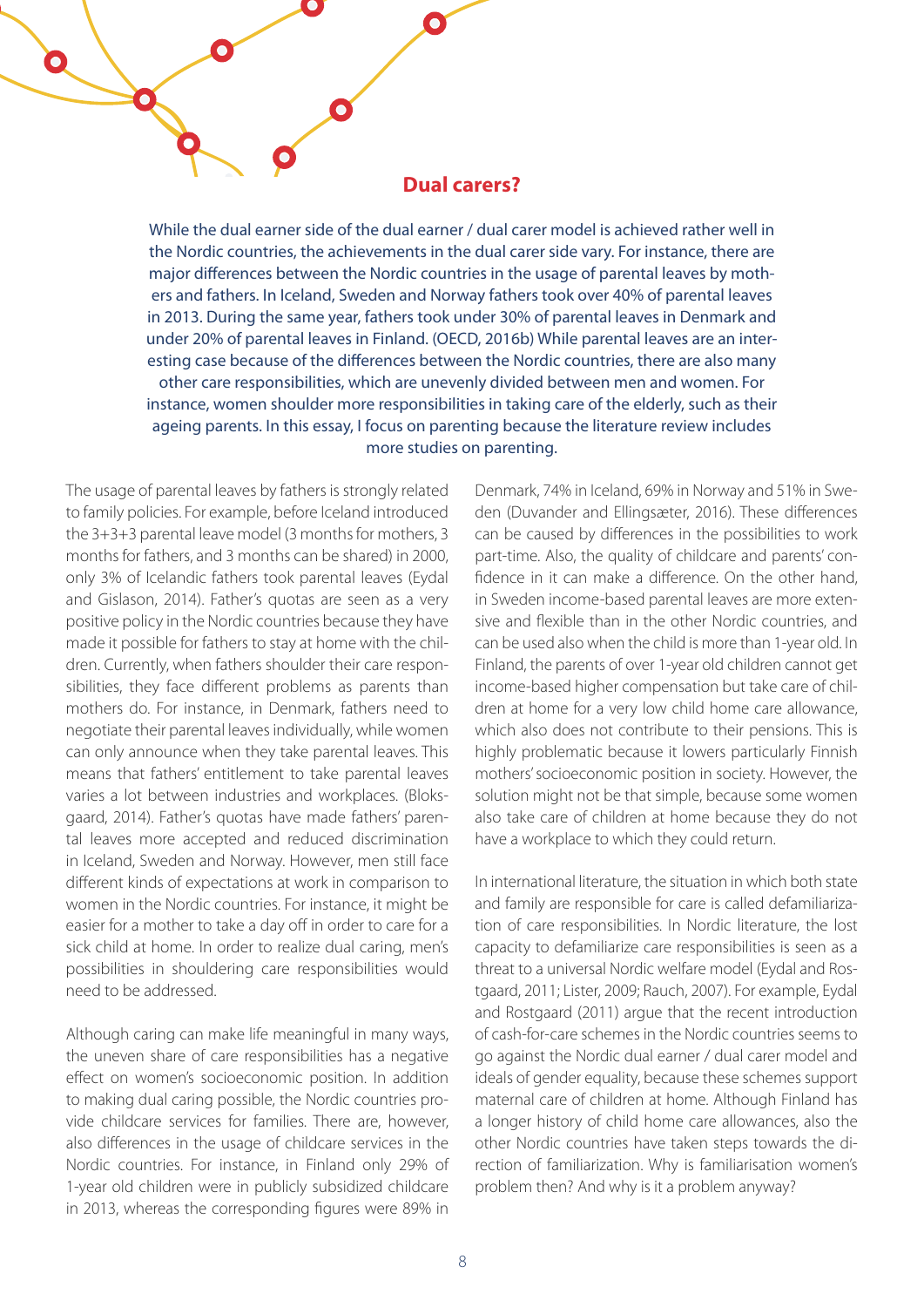Many care responsibilities are not paid, even in the Nordic countries. And when care responsibilities are paid, payment is usually modest in comparison to wages. The Nordic welfare system provides the most generous benefits, for instance pensions, for those individuals who have paid high amounts of income tax. Care responsibilities have no or modest effect on increasing the income tax related benefits. It can be argued that even the Nordic welfare society ideal is thus founded on valuing the norm of a (male) wage earner. Full-time work is valued because it is seen as guaranteeing economic independence and as being one of the most important ways of social inclusion (Julkunen, 2013). The aim of the dual earner / dual carer model is to include women in the wage-earning society. Parental leave benefits are also income-based, meaning that those parents who have been working before having children receive higher benefits. In this kind of welfare system, the uneven share of care responsibilities is a gender equality problem.

Families' well-being is also important in assessing the success of family policies. Öun (2012) studied the differences in experiences of conflicting demands between work and family of parents in the Nordic countries. According to her study, a majority of the respondents reported that they experience a balance between their work and family life. In addition to parents, also childless participants reported only somewhat lower levels of work and family life conflicts. One of the interesting findings of the study is that in Finland the reported level of work-family conflict was significantly lower than in the other Nordic countries. Öun concludes that the policies aiming to facilitate reconciliation between work and family bring more mothers into the labour market and thus increase the overall level of work-family conflict. She also concludes that gender equality at the household level entails lower levels of work-family conflict. (Öun, 2012). While Finnish women suffer financially when they use child home care allowances, they also experience less conflicts in reconciling work and family life.

To summarize, the ideal of the Nordic welfare model has been to encourage the dual earner / dual carer model. The Nordic countries have been successful particularly in increasing women's employment rates. However, the rate of women's employment is still lower than that of men's. In addition, women still shoulder more unpaid or modestly paid care responsibilities. Because socioeconomic position depends heavily on individual income and income-related benefits, women's socioeconomic position is, on average, lower than men's in the Nordic countries. There are also big differences in family and employment policies and their outcomes in the Nordic countries. Policy changes in these areas affect families' well-being and their possibilities to realize the dual earner / dual carer model.

In addition to lowering mothers' socioeconomic position, changes in childcare, parenting and employment security policies can also contribute to the decline in fertility rates in countries providing affordable methods of birth control. Fertility rates per woman are still higher in the Nordic countries than in OECD countries (OECD, 2015). This supports the view that, despite its problems, the Nordic welfare model has been successful in encouraging parenting through childcare services, parental leaves and child benefits. However, recent changes show that this success might not continue. Fertility rates have been declining recently particularly in Finland and Norway. Declining fertility rates are a concern for the sustainability of the tax-funded welfare state.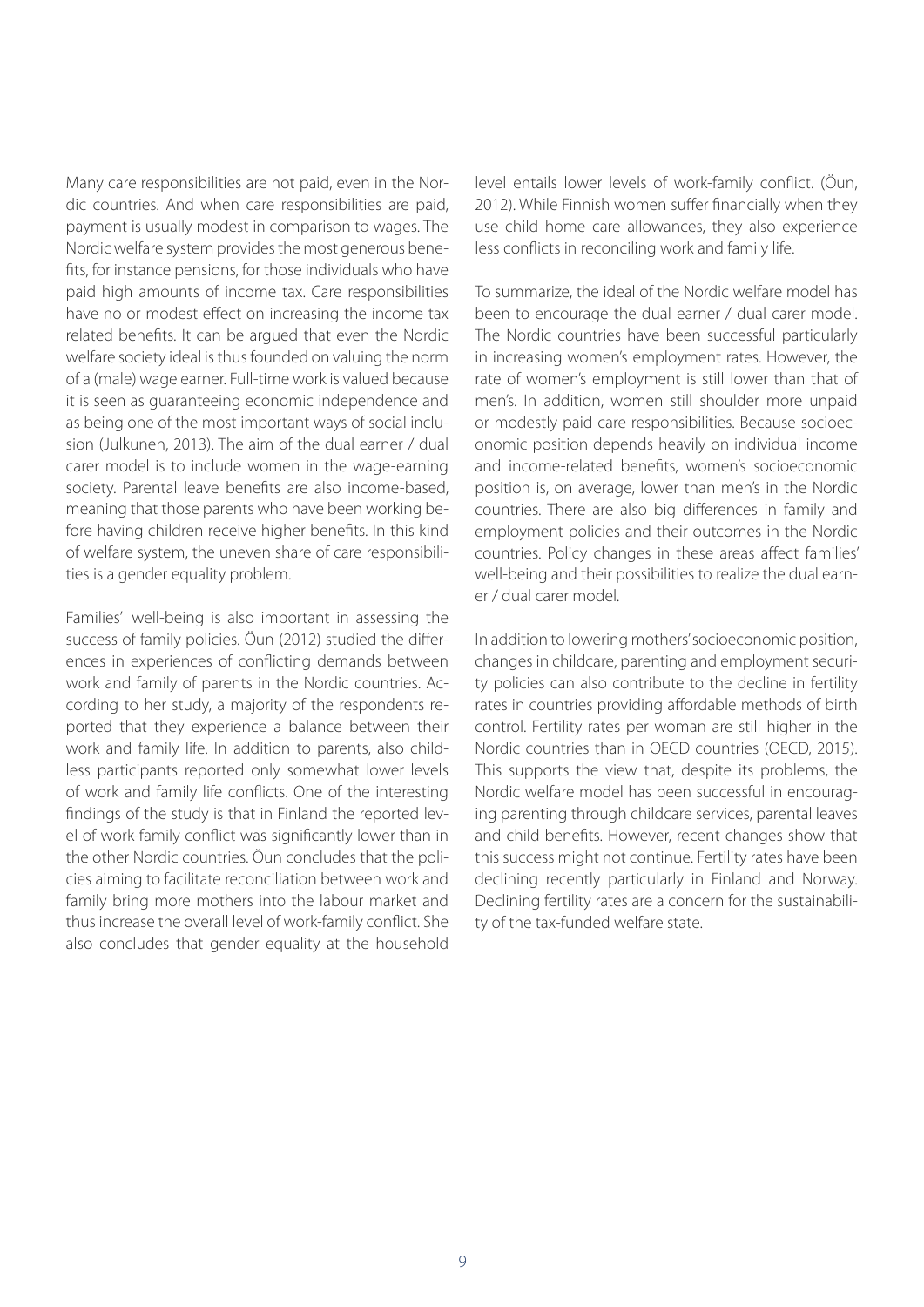## **Employed care workers' position in Nordic welfare societies**

One of the main gender equality weaknesses of the Nordic welfare society is the high level of gender segregation in the Nordic countries. The welfare state employs women to work in kindergartens, schools, school kitchens and nursing homes. In these jobs women do not earn as much as they would if they worked in private industry and the high gender pay gap is seen as one of the problems of Nordic welfare states. This phenomenon of the high segregation of welfare states is sometimes called a "welfare state paradox" (Ellingsæter, 2013). In order to overcome this inequality, Nordic welfare states should either succeed in mitigating gender segregation or value care workers' professions more. Ideally, the Nordic countries should aim to accomplish both goals. Next, I focus on employed care workers.

Changes in the terms of employment of care workers is also a gender equality issue because the majority of care workers are women. For instance, in Finland, parliament is working on a major health and social services (SOTE) reform. This reform includes healthcare and social services personnel, a total of 220,000 employees, currently employed by the municipalities, who will be transferred to the employment of the newly formed counties ("Health, social services and regional government reform - Personnel"). In addition to working for counties, the goal of the reform is for a large proportion of care workers to work for private companies, from which counties can buy services. This reform includes a high future risk of care workers being valued less and that they will have worse terms of employment. Initially, these private companies might provide good terms of employment. However, if only a few companies are left to provide services, they would probably begin to compete by lowering wages. Also, professional requirements may be lowered in order to save money.

 $\mathbf O$ 

For instance, in Sweden the professional requirements in home care services for the elderly have been lowered. It would be crucial to consider the risk of a change in the position of these care workers as a result of the reform.

Research on current values of managing care work and care workers is also troubling. Hirvonen (2013) interviewed front-line care workers, such as nurses, in Finland. Her study showed that care workers argue that medico-managerial management ideology views care work as disembodied and technical work. She concludes that the reconstruction of the welfare state since the 1990s has emphasized care workers' technical and medical competence, while elements of social care have become regarded as a non-professional activity. (Hirvonen, 2014). The appreciation of only medical and technical aspects of care work means that traditionally female values of care are not respected. This could be addressed by changing managerial practices and ideologies.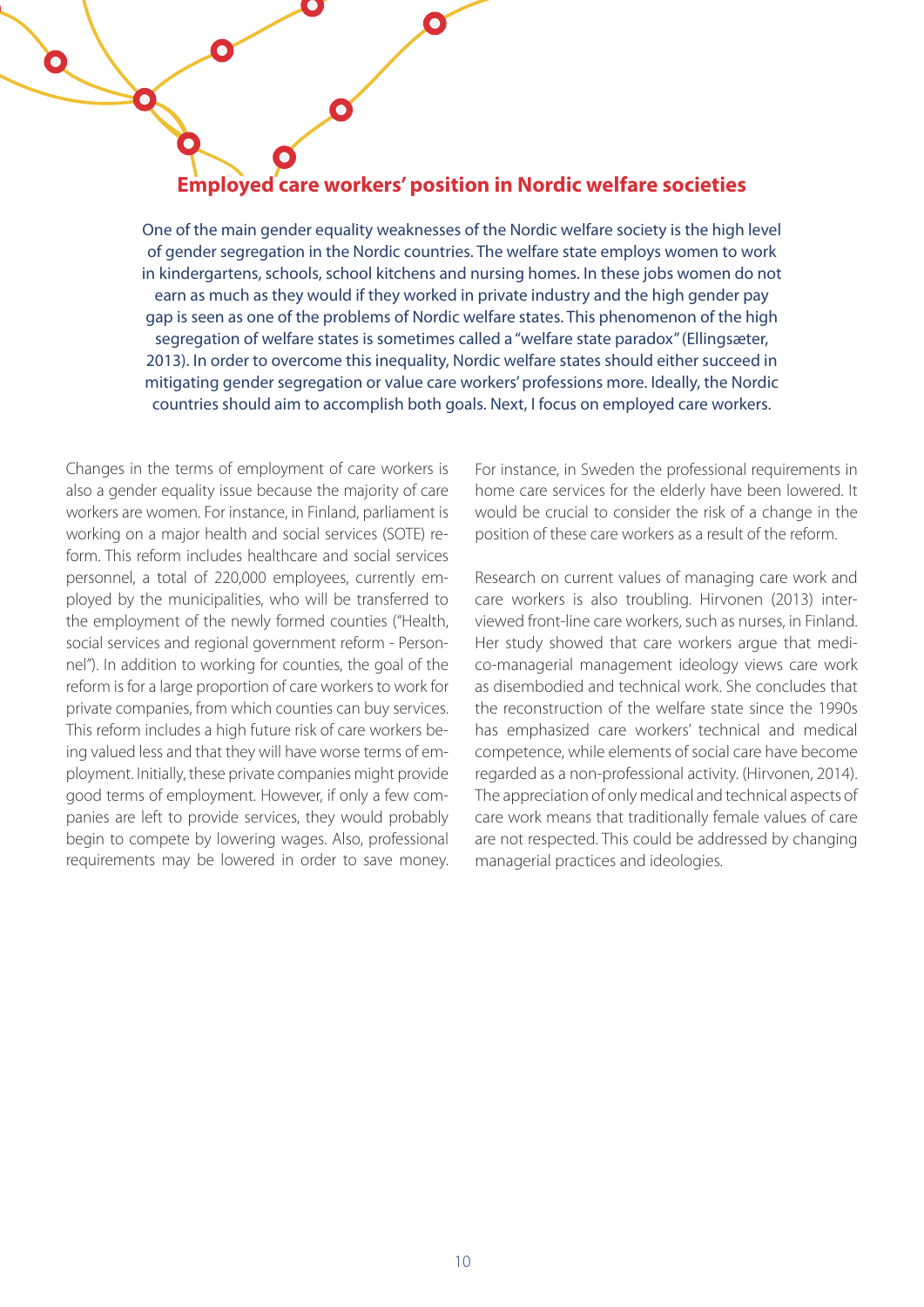### **Gender equality in public and publicly subsidized services**

In all the Nordic countries, legislation requires public authorities to promote gender equality. The strategies for promoting gender equality and diversity are specified in legislations to different extents but, in practice, the strategies for promoting gender equality consist of a dual strategy. This dual strategy includes a gender mainstreaming strategy and a strategy of special projects and services. Gender mainstreaming means that the gender perspective is mainstreamed both in public services and in public decision-making. For instance, the gender perspective should be mainstreamed in the policies discussed above, including social, health, education and employment policies. By special projects and services, I mean services designed for certain groups of women or men or gender minorities.

One of the challenges in organizing public and publicly subsidized services is to address the needs of vulnerable groups. For instance, single parents are in a vulnerable position and most single parents are women. Improving their position would also help their children. Aged widowed women face higher risks of poverty. Some groups of men are also in a vulnerable position. For instance, older working-class men use health services less often than other groups. Some groups of boys are at high risk of not completing their education. Addressing gender equality in public and publicly subsidized services would require these vulnerable groups to be taken into account and perhaps designing special services for them. In addition to vulnerable groups, gender equality is important for all citizens. For instance, in schools, gender equality ideals, or a lack of them, affect children's views of their future possibilities.

I will present a few examples of gender mainstreaming. In Sweden, public health policy goals and gender equality policy goals are intertwined and addressing domestic violence is included in the health policy. Many state agencies practice gender mainstreaming and analyze gender inequality within their specific policy areas. The general finding of the analysis is that women are more ill and that they do not get the same amount of treatment as men. The Public Health Agency of Sweden (Folkhälsomyndigheten) includes a gender aspect in their yearly reports about public health. The National Board of Health and Welfare (Socialstyrelsen) has also written reports about gender equal health and healthcare. In 2007, the Swedish Association of Local Authorities and Regions, SALAR, (Sveriges Kommuner och Landsting) released a report about equality in health and healthcare. Gender equal health and its development over time are also discussed in a report by the Swedish Gender Equality Investigation from 2015. In

addition, one of the Swedish state agencies, the Swedish Public Employment Service PES, recommends further developing gender mainstreaming in the process of procurement and in the evaluation of procured services and service providers, in order to secure women's and men's equal access to services.

A second example of gender mainstreaming also comes from Sweden. The Swedish government and parliament organized a fixed-term gender mainstreaming programme called JÄMI. The programme focused on creating sustainable support structures, which would last even after the programme (Callerstig, 2014: 42-47). In order to be sustainable, gender mainstreaming requires also support structures. These structures can require and encourage gender mainstreaming, and provide information and possibilities for benchmarking.

In Finland, the ministry of Social Affairs and Health has developed a guide for gender mainstreaming in law making and has provided several training courses on gender mainstreaming for law makers. In Norway, students of medicine are offered courses on gender perspectives. These courses help them in realizing gender equality in their profession.

In Denmark, the Ministry for Children, Education and Gender Equality publishes an equality report every other year. This equality report focuses on women's and men's level of education, wage differences, labour-market participation, unemployment, retirement and other statistics. The other Nordic countries publish similar statistics, too. This information helps in improving public and publicly subsidized services from the gender perspective. However, the statistics are not useful without analysis and theories. For this reason, also analysis and recom-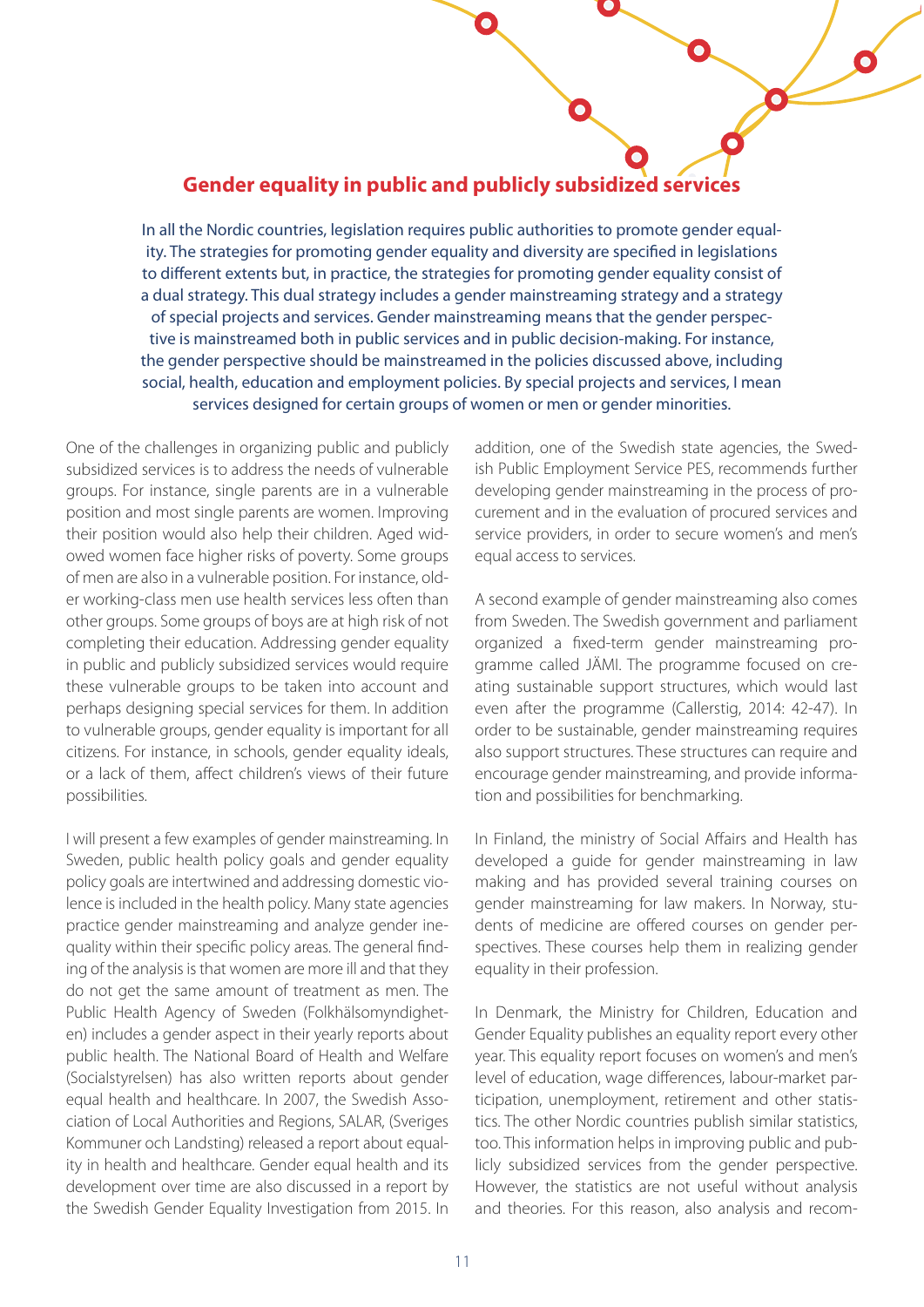mendations based on both data and theories are necessary in order to make the reports helpful. In addition, qualitative studies are also useful in gender mainstreaming. In Sweden, the government appointed a Delegation for Gender Equality in Working Life in 2011 to collect and disseminate knowledge about the different conditions and opportunities for women and men in working life. In their report, the delegation stated that the Swedish labour market is still unequal: women and men still tend to choose gender stereotypical jobs and typically male jobs still pay more.

I will present also a few examples of special projects and services. In Denmark, a special campaign encourages men to react to symptoms and seek health advice. In the campaign picture, there are two older men and a text "Real men go to the doctor". The aim of the campaign was to get particularly men above the age of 55 years with a low education background to react to cancer-related symptoms. In Finland, a network of diversified families brings together 10 family organizations, including an organization for families with a single parent and an organization for families with LGBT parents. The aim of the network is to influence family policies.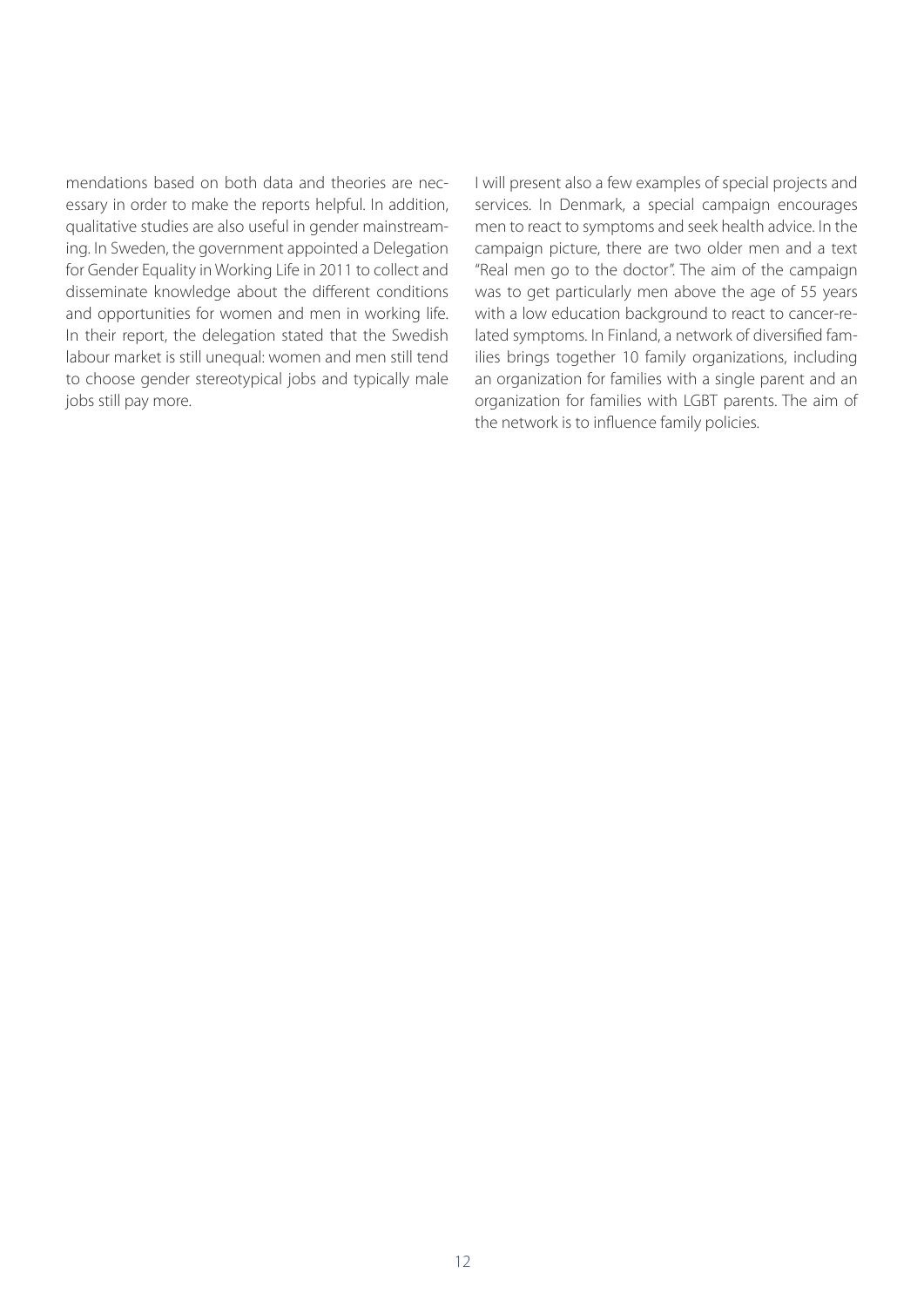#### **Diversity and Nordic welfare societies**

Diversity and gender equality are intertwined. For instance, without the recognition of diversity, some groups of women are excluded from the definition of equality. Feminist identity politics have called for recognition of all women. Sometimes diversity has been defined through the "big eight" socio-cultural categorizations, which include gender, age, race, ethnicity, religion, class, sexual orientation and (dis)ability. In addition to women, also groups of men can be in a vulnerable position. Considering two or more socio-cultural categorizations and their combined effects is called intersectionality. In this essay, I focus mainly on ethnic minorities, considering also intersection of gender and ethnicity.

There is a growing number of studies which discuss the difficulties that Nordic welfare societies have in meeting their residents' needs, which are broadened by diversity (Borchorst, 2012; Ebot, 2014; Häikiö and Hvinden, 2012; Siim, 2013). Some argue that Nordic universalism is in fact false universalism because in reality, not all people fit into the earner role, which is required to receive the best benefits (Häikiö and Hvinden, 2012). This earner norm can also be described as white, male, middle-class and non-disabled. When services and benefits in the welfare society are designed with only this group and their families in mind, other people and their families are not recognized by the system. For instance, the aim of gender and diversity mainstreaming of public and publicly subsidized services is to design services that are good for all genders and diversified groups of people.

From the point of view of designing public services and welfare benefits, equality is not achieved by treating all people strictly in the same way. Instead, equality of outcomes can be achieved by treating persons in different circumstances in dissimilar ways. This has not been typical in the Nordic countries. While the universality of welfare services and benefits is differentiated in various ways in the Nordic countries this differentiation is rarely done to accommodate diversity. Instead, differentiation has involved exclusion, marginalization and reduced access to welfare. (Häikiö and Hvinden, 2012) For example, while newly-arrived migrants are entitled to means-tested financial benefits, the payments are lower than regular social assistance benefits. In addition, the level of benefits is related to the amount of earlier earnings in the country. (Häikiö and Hvinden, 2012) This kind of direct and indirect limitation cannot be defined as universal welfare.

Sometimes the Nordic ideals on gender equality seem to conflict with recognizing ethnic diversity. Currently, new

forms of inequalities among women are an obstacle for achieving gender equality from the perspective of some ethnic and religious minorities. Nordic countries face common challenges in overcoming the present marginalization of diverse migrant groups and diverse ethnic and religious minorities. (Siim, 2013) The recognition of ethnic and religious minorities means recognizing their values and cultural practices. Ebot (2014) explains that because family policies in the Nordic countries focus on realizing the dual earner / dual carer model, policy makers and researchers do not pay attention to the large-scale social dynamics and realities of ethnic minority groups. Shared parenting has become a prevalent social norm and service providers judge other ways of parenting as patriarchal and peculiar. The rhetoric of gender equality is detached from religion, leaving different religious values unrecognized. (Ebot, 2014) In his paper, Ebot draws on interviews with Black African parents in Finland. He concludes that for those parents, the gendered patterns of caring include also ethics of mutual support, solidarity and obligation. He argues that Black African parents do not link gendered patterns of caring into devaluing women's work. (Ebot, 2014) In order to include ethnic minorities in Nordic gender equality politics, their views need to be recognized and listened to.

The recognition of ethnic and religious minorities might mean that public service providers train their personnel and employ more personnel with diversified backgrounds and/or professional skills for diversity. However, service providers are only at the surface of the entire system. In order to accommodate ethnic and religious diversity, the dual earner norm should be challenged also in the design of social assistance for families with children. In the redistribution of benefits, there is less scope for accommodating diversity: benefit arrangements tend to be tightly controlled, discretionary, means-tested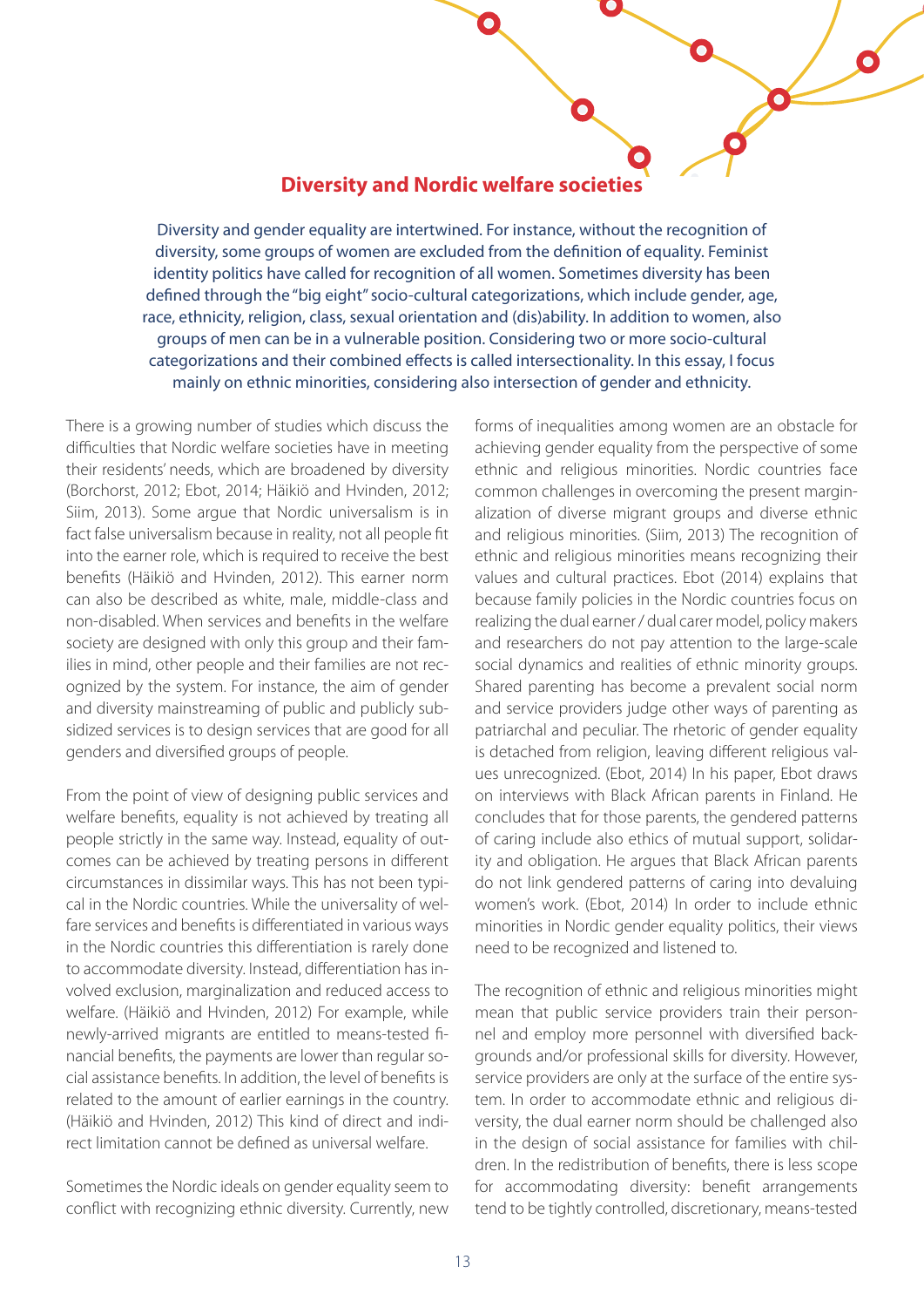and meagre, particularly for persons with ethnic minority backgrounds and short residence in a Nordic country (Häikiö and Hvinden, 2012). Although there is less room for diversity mainstreaming of these service practices, it would be possible to take into account diversity in developing the benefit systems. For instance, the systems could be gradually made more flexible.

Nordic countries have also taken many steps towards recognizing diversity. For instance, in Finland lesbian and gay parents are currently recognized better than in the 1990s. However, at the same time the number of children living in poor families has grown. Social assistance for families with children has deteriorated and this particularly hits those families in a vulnerable position, such as single parent families. This observation illustrates how equality requires both recognition and redistribution of tax-financed resources, as stated by Häikiö and Hvinden (2012). While the recognition of diversified groups is a crucial step towards equality, without redistribution it mainly helps the wealthy. On the other hand, redistribution without the recognition of diversified groups only helps those who fit into certain strict norms.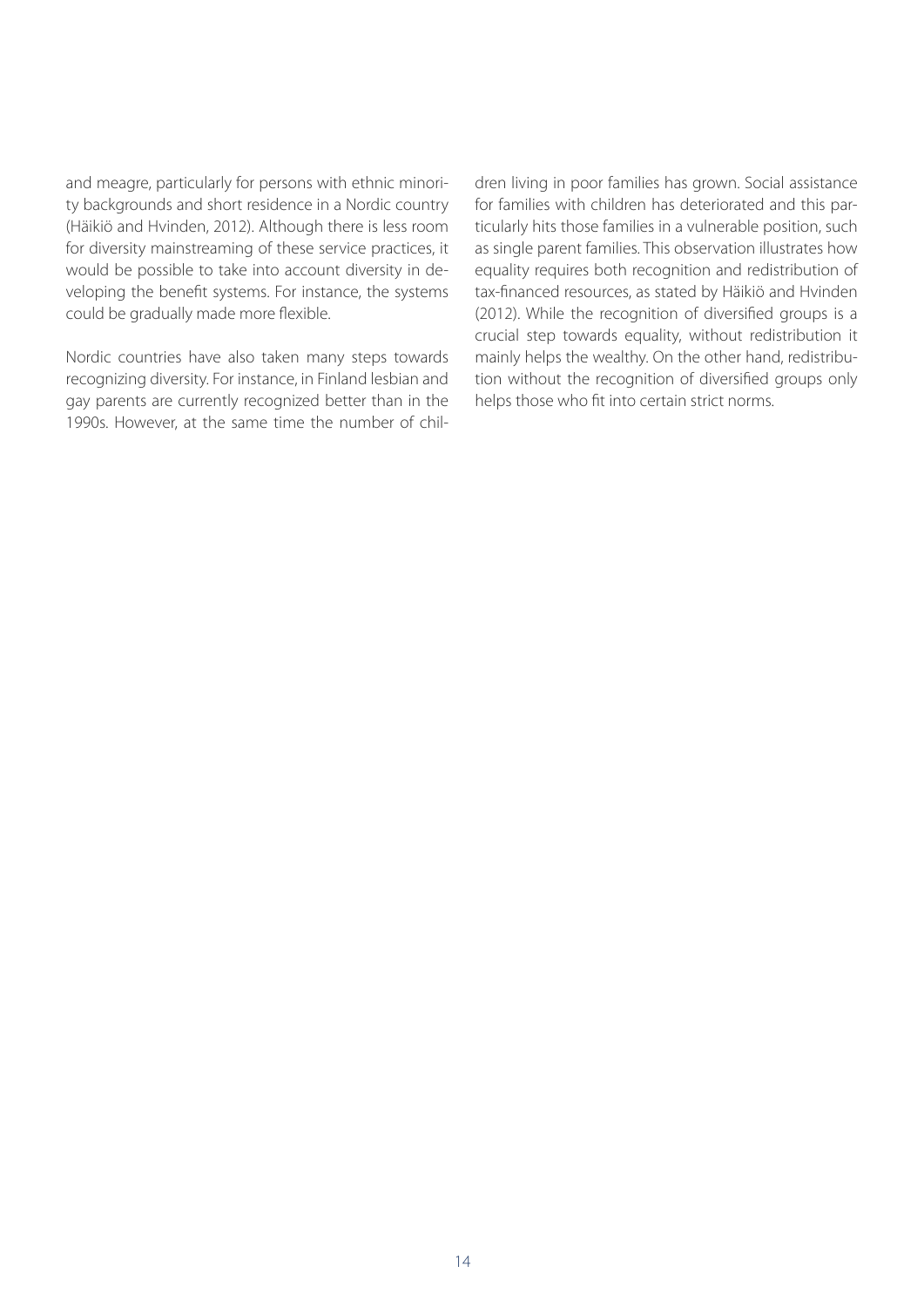#### **Strengths and weaknesses of the Nordic welfare model in realizing gender equality**

The level of gender equality has both increased and decreased due to Nordic welfare policies since the 1990s. Some of the policies made in the Nordic countries have had a positive effect on gender equality. These include father's quotas, policies supporting parttime work, parental support in maternity health care, better recognition of certain minorities and the development of gender equality politics and policies. On the other hand, some of the policy changes in the Nordic countries have had a negative effect on gender equality. These include the reduced capacity of defamiliarizating care responsibilities, and social and health sector reforms building on technocratic and neoliberal ideologies. These ideologies cause feminine values of care to not be appreciated in the reforms.

From the perspective of gender equality, the strengths of Nordic welfare societies are that there are good universal services such as health care and education, there are benefits for parents and possibilities to reconcile work and family, there are many women as political actors, gender equality is mainstreamed into politics, and people trust the public sector. In Sweden, Norway and Iceland father's quotas have enabled fathers to have more time with children. In addition, some groups, which used to be marginalized, such as families with lesbian and gay parents, are now better recognized in public services. The Nordic welfare model has also been successful in encouraging parenting because fertility rates per woman are higher in the Nordic countries than in OECD countries.

Currently, the weaknesses of Nordic welfare societies are that the level of gender segregation is high, employed care workers are not valued as much as people employed by the private sector, vulnerable groups have suffered due to budget cuts since the 1990s, and gender equality policies and gender mainstreaming are not as efficient as fine speeches claim them to be. It is also a weakness that gender equality is often seen only as single cases and that gendered structures are ignored. At the same time, the theories on which these views are based are not openly discussed. In addition, diversity of residents is not adequately recognized in public and publicly subsidized services. Current weaknesses also include the ideologies and attitudes which have already altered the Nordic welfare model.

In addition to the current weaknesses, Nordic societies will face more challenges in the future. The operating environment causes some challenges for achieving gender

equality in Nordic societies. For example, the changing nature of work can increase the difficulties of reconciling work and care responsibilities. Public and publicly subsidized services would need to be flexible in order to meet the new requirements. Changes in the trade unions can mean that the terms of employment need to be negotiated in new forums, which causes a challenge for gender equality. Increased diversity and polarization of different groups can cause problems if the situation is not addressed in time. In addition, the dependency ratio will cause problems in funding the welfare state in the future. The dependency ratio is linked to fertility rates, too. If Nordic societies are unable to encourage women and men to have children anymore, fertility rates will decline and this will create concern for the sustainability of the tax-funded welfare state. General threats to the Nordic welfare model have gendered effects, too. For instance, a possible change in how citizens trust the public sector and difficulties in funding its services would be a risk for the quality of services in the future.

In addition to the operating environment, also politics can cause challenges for achieving gender equality in the future. For instance, while earlier reforms in the social and health sector have been criticized as being technocratic and neoliberal, this risk continues in the current and future reforms. This is a risk regarding women's terms of employment. One of the future challenges of gender equality politics is that gender equality and diversity need to be considered together in a meaningful way. Particularly in Finland and Denmark, there is a risk that gender equality is seen as already having been achieved and that gender equality politics are thus forgotten or changed into gender blind diversity politics.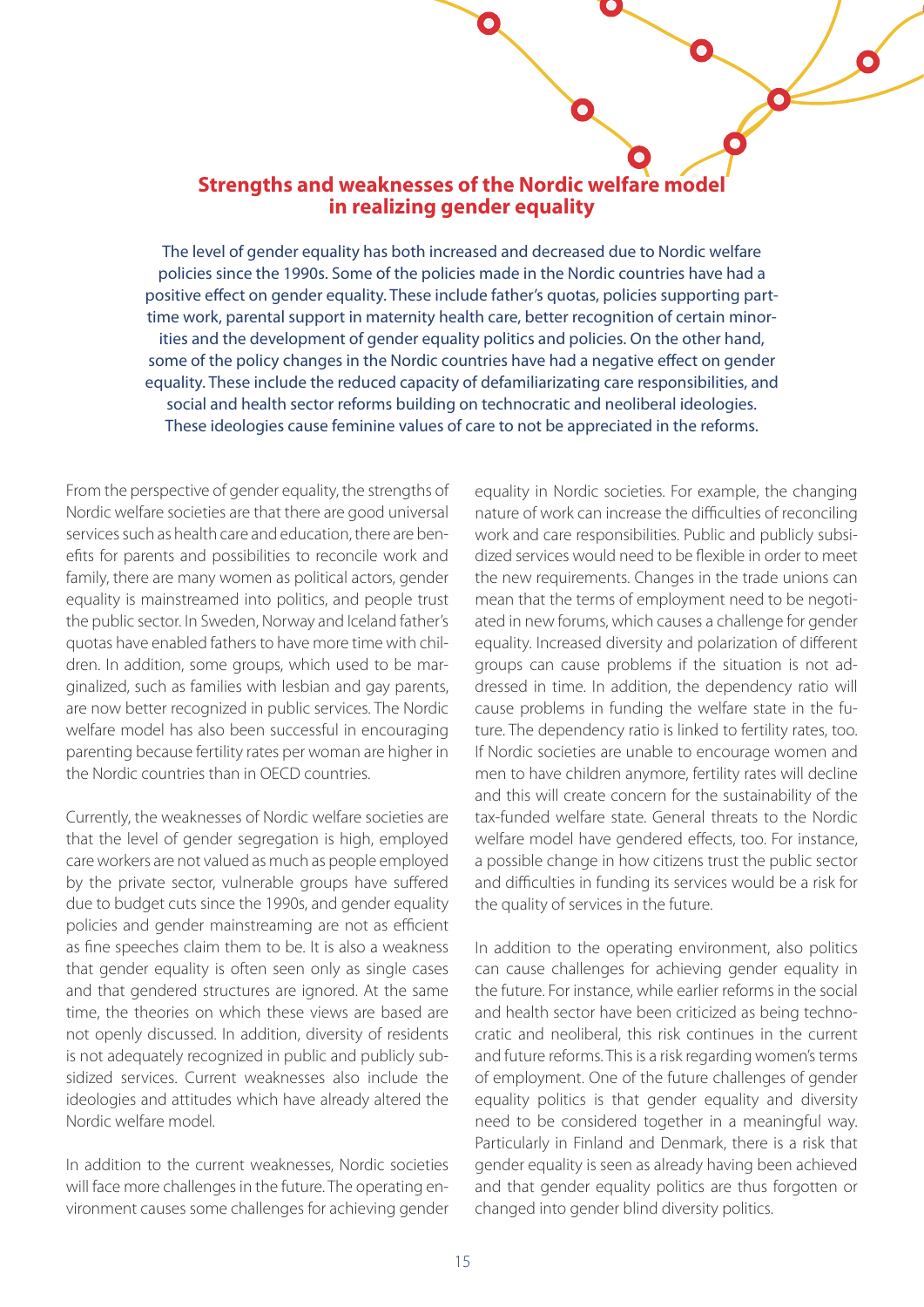Despite the challenges, Nordic societies also have many opportunities to further develop gender equality. The Nordic countries have made many positive policy changes and because there are differences between the Nordic countries, they have a possibility to learn from each other. For instance, there are many good examples of policies on father's quotas, part-time work, better recognition of minorities, and good gender equality politics and policies. In addition, the Nordic countries have a possibility to reconsider some of their new political ideologies, which aim at abandoning the universal welfare model and will cause polarization. However, at the same time, it has to be acknowledged that even earlier welfare models have sometimes been accused of false universalism and new challenges require new solutions, too.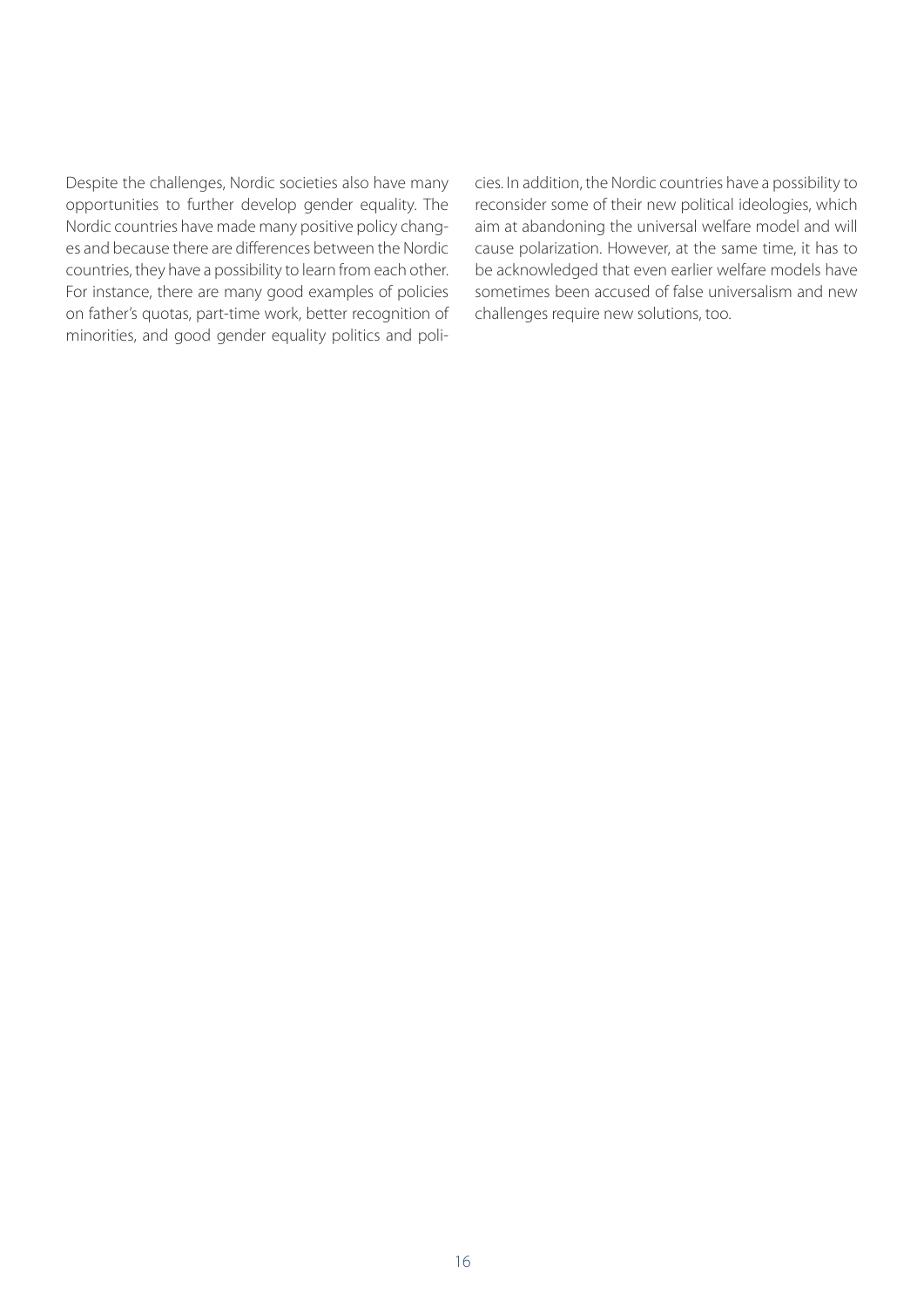## **Recommendations for future policy development and research**

Based on the literature review and interviews, I provide some policy recommendations.

First, **the existence of universal care services is crucial** for maintaining gender equality. Women in particular benefit from the existence of these services because otherwise they tend to shoulder the care responsibilities at home. In addition, the existence of universal services might encourage parenting and prevent a decline in the fertility rate. For these two reasons, gender equality and the gendered share of care responsibilities should be taken into account in the process of designing reforms and developing public and publicly subsidized services.

#### Secondly, **health and social services reforms should aim at increasing the value of care and secure the terms of employment for employed care workers**.

Thirdly, it would be important to develop policies which address the problems faced by vulnerable groups in society. This would include addressing poor families, single parents, migrants, old women in poverty and young men at risk of dropping out of school. In addition, social assistance and benefits should be designed to meet also new gendered and diversified needs of residents in the Nordic countries.

Fourthly, gender mainstreaming should be supported at all levels of public administration and required also from private organizations providing publicly subsidized services. This would require support structures for gender mainstreaming. There are some problems related to project funding of gender mainstreaming but also project funding could be more successful if there were permanent support structures in place.

The fifth recommendation is that governments could develop their gender equality politics openly and state the theories that their policies are based on. This would mean developing government statements on the desired gender equality outcomes of family, social, employment, education and youth policies. Such statements would increase the transparency of political decisions. In addition, government statements could help public servants in gender mainstreaming. Currently, public servants are required to do gender mainstreaming in all the Nordic countries, but their possibilities and capacities for gender mainstreaming vary. For instance, gender mainstreaming cannot be based solely on gender-segregated statistics. Even though statistics are important, gender mainstreaming would benefit from theories. Nordic governments could support the usage of theories on gender equality and draw on the knowledge acquired in their politics. In addition, qualitative research could be used more in gender mainstreaming.

The sixth recommendation is that Nordic benchmarking of best practices in addressing gender equality in different policy areas would be very beneficial. For instance, there are many good examples of policies on father's quotas, part-time work, better recognition of minorities, and good gender equality politics and policies.

I provide also some specific recommendations for future research. First, health and social services reforms must be studied carefully. Particularly, the changes in care workers' terms of employment need to be studied. Equality in needs assessment has to be studied, too. There is also a possibility to compare Nordic research. For instance, in Sweden there is a growing number of studies on health and social services and their reforms. Secondly, the changes in possibilities on reconciling work and family need to be studied. The reasons affecting fertility rates should be studied, too. Gender mainstreaming should also be studied in order to support gender equality work. The research on gender and welfare policies could support gender mainstreaming by analyzing and comparing current Nordic policies, developing theories and providing visions for better policies.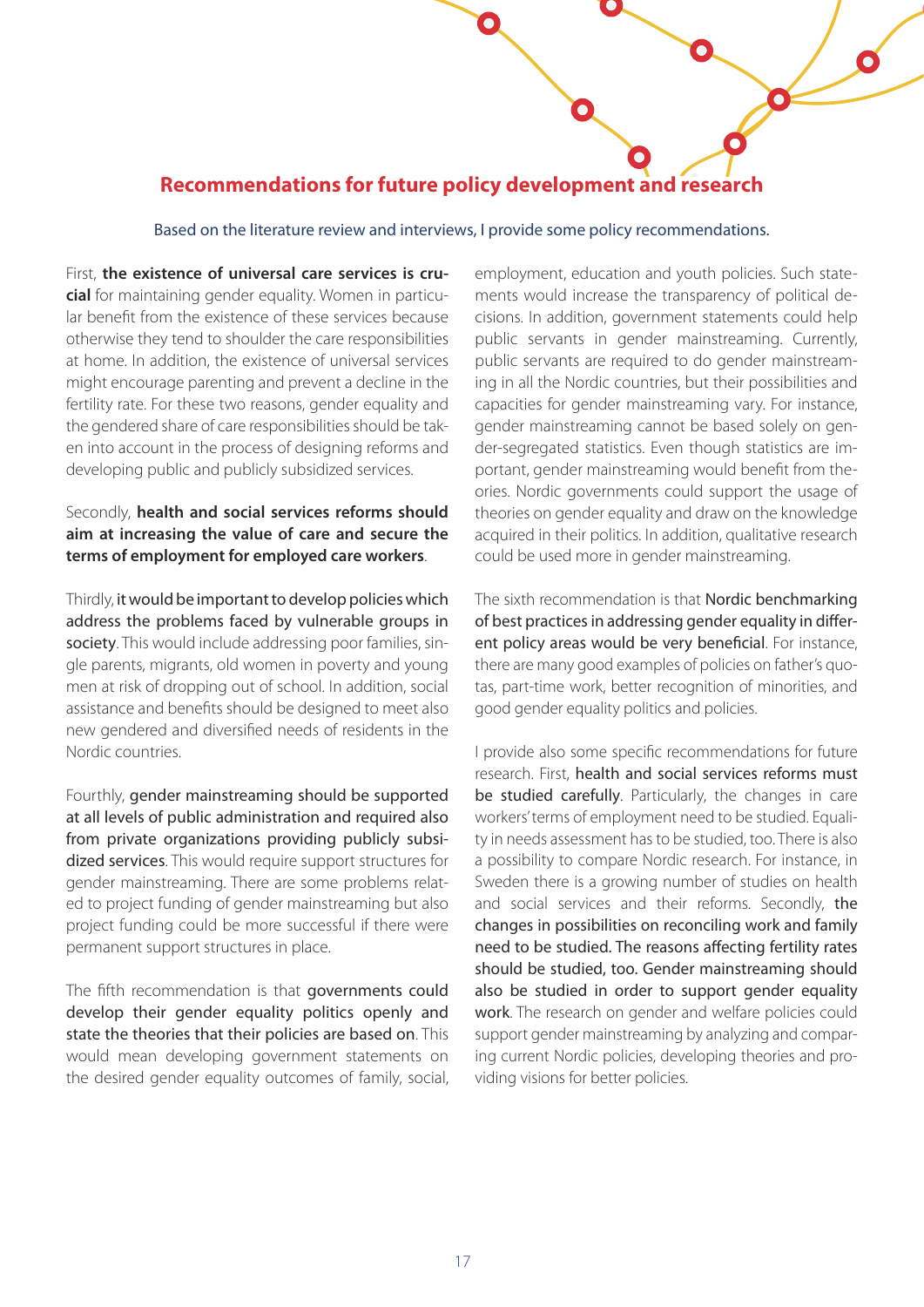#### **References**

Ahl, H., Berglund, K., Pettersson, K. and Tillmar, M. (2016), "From feminism to FemInc.ism: On the uneasy relationship between feminism, entrepreneurship and the Nordic welfare state", *International Entrepreneurship and Management Journal*, Vol. 12 No. 2, pp. 369–392.

Anttonen, A. (1994), "Welfare pluralism or woman friendly welfare politics?", *Women and the Welfare State*, University of Jyväskylä, Jyväskylä, pp. 9–34. Anttonen, A., Häikiö, L. and Stefansson, K. (Eds.). (2012), *Welfare State, Universalism and Diversity*, Edward Elgar Publishing Ltd., Cheltenham and

Northampton.

Anttonen, A., Henriksson, L. and Nätkin, R. (1994), *Naisten Hyvinvointivaltio* [Women and the Welfare State], Vastapaino, Tampere.

Backhans, M.C., Burström, B. and Marklund, S. (2011), "Gender Policy Developments and Policy Regimes in 22 OECD Countries, 1979-2008", *International Journal of Health Services*, Vol. 41 No. 4, pp. 595–623.

Berggren, C. and Lauster, N. (2014), "The motherhood penalty and the professional credential: inequality in career development for those with professional degrees", *International Studies in Sociology of Education*, Vol. 24 No. 1, pp. 44–64.

Bloksgaard, L. (2014), "Negotiating leave in the workplace: leave practices and masculinity constructions among Danish fathers", in Eydal, G.B. and Rostgaard, T. (Eds.), *Fatherhood in the Nordic Welfare States : Comparing Care Policies and Practice*, Policy Press, Bristol and Chicago, pp. 141–162.

Borchorst, A. (2012), "Reasessing woman-friendliness and the gender system", in Anttonen, A., Häikiö, L. and Stefansson, K. (Eds.), *Welfare State, Universalism and Diversity*, Edward Elgar Publishing, Cheltenham and Northampton, pp. 106–120.

Browne, J. (2013), "The Default Model: Gender Equality, Fatherhood, and Structural Constraint", *Politics & Gender*, Vol. 9 No. 2013, pp. 152–173.

- Callerstig, A. (2014), *Making Equality Work: Ambiguiteis, Conflicts and Change Agents in the Implementation of Equality Policies in Public Sector Organisations*, Linköping University, Linköping.
- Dahl, H.M. (2012), "Neo-liberalism Meets the Nordic Welfare State—Gaps and Silences", *NORA Nordic Journal of Feminist and Gender Research,*  Vol. 20 No. 4, pp. 283–288.
- Drange, I. and Egeland, C. (2014), *Part-Time Work in the Nordic Region II*. A Research Review on Important Reasons, available at: http://doi.org/10.6027/TN2014-560.
- Duvander, A.-Z. and Ellingsæter, A.L. (2016), "Cash for childcare schemes in the Nordic welfare states how durable?", *European Societies*, Vol. 18 No. 1, pp. 70–90.
- Ebot, M.E. (2014), "Gender Caring: The Everyday Construction of Black African Parents in Finland", *Finnish Yearbook of Population Researc*h, Vol. 49, pp. 143–167.
- Ellingsaeter, A.L. (2013), "Scandinavian welfare states and gender (de)segregation: Recent trends and processes", *Economic and Industrial Democracy*, Vol. 34, pp. 501–518.

Ellingsæter, A.L. (2014), "Nordic Earner–Carer Models – Why Stability and Instability?", *Journal of Social Policy*, Vol. 43 No. 03, pp. 555–574.

Eräranta, K. and Kantola, J. (2016), "The Europeanization of Nordic Gender Equality: A Foucauldian Analysis of Reconciling Work and Family in Finland", *Gender, Work and Organization*, Vol. 23 No. 4, pp. 414–430.

Eydal, G.B. and Gislason, I. V. (2014), "Caring fathers and parental leave in prosperous times and times of crisis: the case of Iceland", in Eydal, G.B. and Rostgaard, T. (Eds.), *Fatherhood in the Nordic Welfare States: Comparing Care Policies and Practice*, Policy Press, Bristol and Chicago, p. 325-.

Eydal, G.B. and Rostgaard, T. (2011), "Gender Equality Revisited - Changes in Nordic Childcare Policies in the 2000s", *Social Policy and Administration*, Vol. 45 No. 2, pp. 161–179.

Eydal, G.B. and Rostgaard, T. (2014), *Fatherhood in the Nordic Welfare States: Comparing Care Policies and Practice*, Policy Press, Bristol and Chicago.

Häikiö, L. and Hvinden, B. (2012), "Finding the way between universalism and diversity: a challenge to the Nordic model", *Welfare State, Universalism and Diversity*, Edward Elgar Publishing Ltd., Cheltenham and Northampton, pp. 69–89.

Hernes, H. (1987), *Welfare State and Woman Power, Essays in State Feminism*, Norwegian University Press., Oslo.

Hirdman, Y. (1988), *Genussystemet: Teoretiska Funderingar Kring Kvinnors Sociala Underordning* [The Gender System: Theoretical Reflections on the Social Subordination of Women], Maktutredningen, Uppsala.

- Hirsto, H., Katila, S. and Moisander, J. (2014), "(Re)constructing economic citizenship in a welfare state intersections of gender and class", *Equality , Diversity and Inclusion: An International Journal*, Vol. 33 No. 2, pp. 122–139.
- Hirvonen, H. (2014), "Doing gendered and (dis)embodied work. Care work in the context of medico-managerial welfare state", *Nordic Social Work Research*, Routledge, Vol. 4 No. 2, pp. 113–128.

Julkunen, R. (1992), *Hyvinvointivaltio Käännekohdassa* [Welfare Sate at a Turning Point], Vastapaino, Tampere.

- Julkunen, R. (2013), "Aktivointipolitiikka hyvinvointivaltion paradigman muutoksena" [Activation policies as a paradigm change in welfare states], in Karjalainen, V. and Keskitalo, E. (Eds.), *Kaikki Työuralle! Työttömien Aktiivipolitiikka Suomessa* [Everybody needs to work! Activating policies for unemployed people in Finland], THL the National Institute of Health and Welfare, Helsinki, pp. 21–42.
- Lister, R. (2009), "A Nordic Nirvana? Gender, Citizenship, and Social Justice in the Nordic Welfare States", *International Studies*, Vol. 16 No. 2, pp. 242–278. Midtbøen, A.H. and Teigen, M. (2014), "Social Investment in Gender Equality? Changing Perspectives on Work and Welfare in Norway",

*NORA - Nordic Journal of Feminist and Gender Research*, Vol. 22 No. 4, pp. 267–282.

Neilson, J. and Stanfors, M. (2014), "It's About Time! Gender, Parenthood, and Household Divisions of Labor Under Different Welfare Regimes", *Journal of Family Issues*, Vol. 35 No. 8, pp. 1066–1088.

OECD. (2015), "Fertility rates", available at: https://data.oecd.org/pop/fertility-rates.htm.

OECD. (2016a), "OECD Stat", available at: https://stats.oecd.org/Index.aspx?DataSetCode=LFS\_SEXAGE\_I\_R#.

OECD. (2016b), *Backgrounder on Fathers' Leave and Its Use*, available at: https://www.oecd.org/els/.../Backgrounder-fathers-use-of-leave.pdf.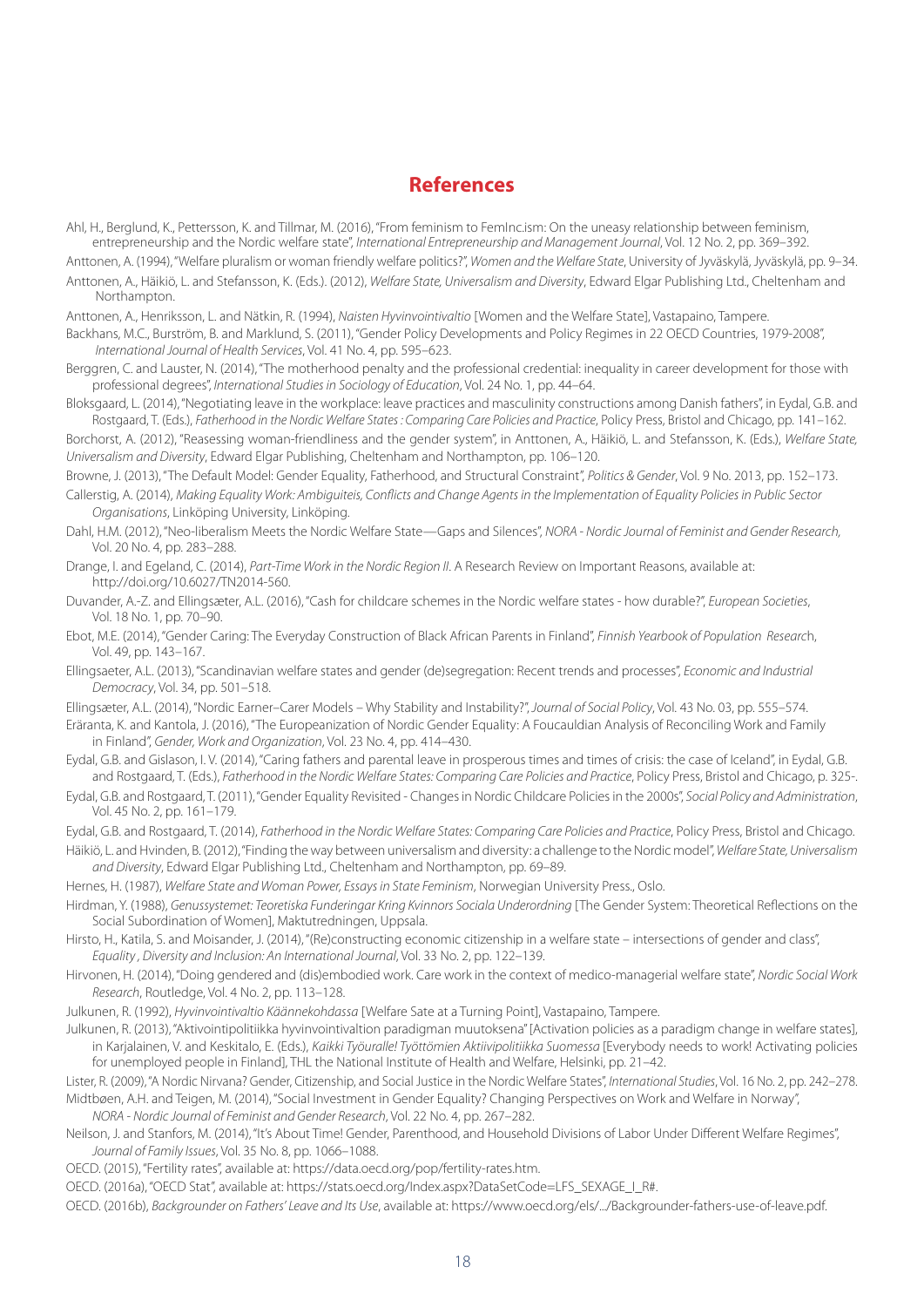Öun, I. (2012), "Work-Family Conflict in the Nordic Countries: A Comparative Analysis", *Journal of Comparative Family Studies*, Vol. 43 No. 2, pp. 165–184. Piovani, C. and Aydiner-Avsar, N. (2015), "The Gender Impact of Social Protection Policies: A Critical Review of the Evidence", *Review of Political Economy*, Vol. 27 No. 3, pp. 410–441.

Rauch, D. (2007), "Is There Really a Scandinavian Social Service Model?", *Acta Sociologica*, Vol. 50 No. 3, pp. 249–69.

Siim, B. (2013), "Gender, diversity and migration - challenges to Nordic welfare, gender politics and research", *E*

*quality, Diversity and Inclusion: An International Journa*l, Vol. 32 No. 6, pp. 615–628.

#### Appendix 1

Literature search on Nordic welfare state and gender

The literature for review was searched in several research databases via Nelliportaali (EBSCO, ARTO, Primo, Proquest, PubMed, Scopus, Web of Science), and separately in the Scopus research database with the keywords Nordic welfare state and gender. The focus of the chosen literature is in articles, which consider either some or preferably several Nordic countries. The literature was mainly limited to articles and books published in 2010 or later. The books were found through book reviews.

| <b>Keywords</b>                                   | <b>Database</b>                  | Number of search results |
|---------------------------------------------------|----------------------------------|--------------------------|
| Nordic "welfare state" AND gender                 | Academic Search Complete (EBSCO) | 42                       |
|                                                   | <b>ARTO</b>                      |                          |
|                                                   | Primo Central Index              | 60                       |
|                                                   | Proquest Databases               | 60                       |
|                                                   | PubMed                           | 19                       |
|                                                   | SCOPUS (Elsevier)                | 60                       |
|                                                   | Web of Science - Core Collection | 44                       |
| Number of articles accepted for literature review |                                  | 24                       |
| Number of books accepted for literature review    |                                  | $\mathcal{P}$            |

In addition to 24 articles found in the search with words Nordic welfare state and gender, 2 articles were added to the literature review based on searches done by other researchers in a larger study commissioned by the Nordic priority project"Norden 2020". In conclusion, 26 articles and 2 books were chosen for literature review.

#### Appendix 2

The analysis draws also from interviews with a few researchers (professor Anneli Anttonen and special researcher Johanna Lammi-Taskula) and a few Finnish gender equality actors. In addition, the analysis utilizes the contribution of the Danish, Norwegian and Swedish project partners.

The chosen literature was grouped into four main themes: care responsibilities at home, position of public care workers, inequalities in Nordic welfare societies, and new threats to gender equality. These themes and topics were compared against the classical writings on Nordic welfare societies.